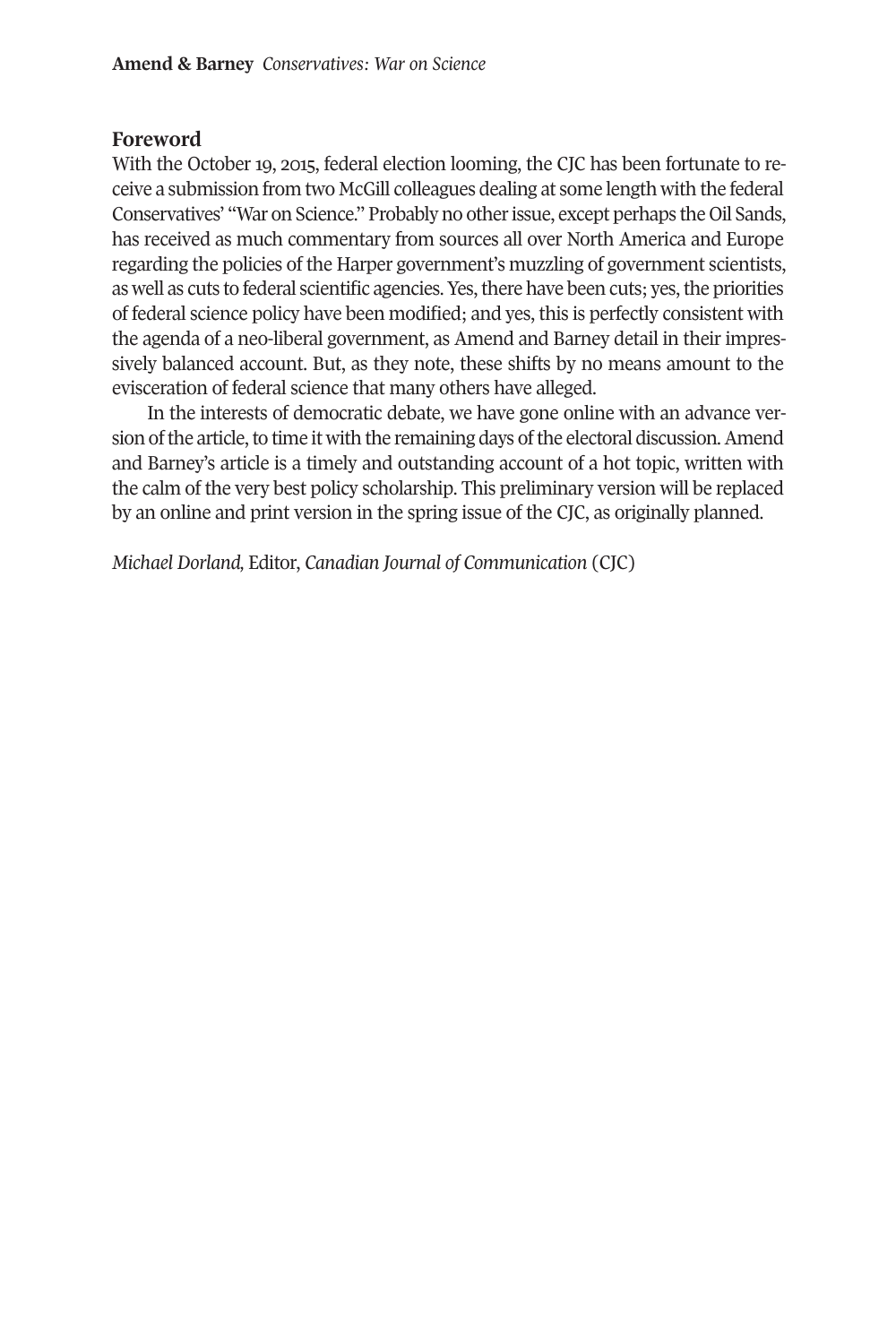# PrElIMINArY EdITION

# *Getting It Right: Canadian Conservatives and the "War on Science"*

# Elyse Amend & Darin Barney *McGill Uiversity*

ABSTrACT *Critics have paid considerable attention to the Conservative government'srecord on science and technology. Cutsto funding and resourcesin these sectors, numerous environmentally-questionable policies, and charges of information control over Canada's scientific community have served as evidence for many that Prime Minister Stephen Harper's government and its supporters mobilize an "anti-science" ideology and are engaged in a "war on science." However, the government has continued to make financial and rhetorical investments into science and technology to promote economic prosperity and boost Canadian national identity based on "innovation." This article investigates the claim that Canadian Conservatives are "anti-science," and asks whether this label is an adequate appraisal of the Canadian Right's disposition toward science, oris beneficial to discussions on science and the public interest.*

rÉSUMÉ *Les critiques ont porté une attention spéciale à la fiche du gouvernement conservateursurla science et la technologie. Les compressions budgétaire dansl'allocation des ressources dans ces secteurs, les nombreuses politiques douteuse portant sur l'environnement, et les plaintes de contrôle de l'information sur la communauté scientifique canadienne ont servi comme preuve pour plusieurs que le gouvernement du premier ministre Stephen Harper et ses partisans mobilisent une idéologie «antiscience» et sont engagés dans une guerre contre la science. Cependant, le gouvernement a continué de faire des investissements financiers et rhétoriques dans la science et la technologie afin de promouvoir la prospérité économique et de renforcer l'identité nationale canadienne fondée sur «l'innovation». Cet article examine l'allégation que les conservateurs canadienssont «antiscience» etse demande si celle-ci est une évaluation adéquate de la disposition du droit du Canada envers la science, ou est bénéfique pour les discussions sur la science et l'intérêt public.*

### **Introduction**

As 2014 came to a close, the editorial board at the *Toronto Star* (2014), Canada's largest daily newspaper, reflected upon Canadian science policy and the "catastrophic course" it has taken under Prime Minister Stephen Harper's Conservative government. Of primary concern to the editors was the turn away from basic research to application-dri-

**Elyse Amend** is a Phd candidate in the department of Art History and Communication Studies, McGill University, 853 Sherbrooke Street West Montréal, Québec, H3A 0G5. Email: [elyse.amend](mailto:elyse.amend@mail.mcgill.ca) [@mail.mcgill.ca](mailto:elyse.amend@mail.mcgill.ca) . **Darin Barney** is Associate Professor, McGill University, 853 Sherbrooke Street West Montréal, Québec, H3A 0G5. Email: [darin.barney@mcgill.ca](mailto:darin.barney@mcgill.ca) .

*Canadian Journal of [Communication](http://www.cjc-online.ca) Vol. 41* (2015) ©2015 Canadian Journal of Communication Corporation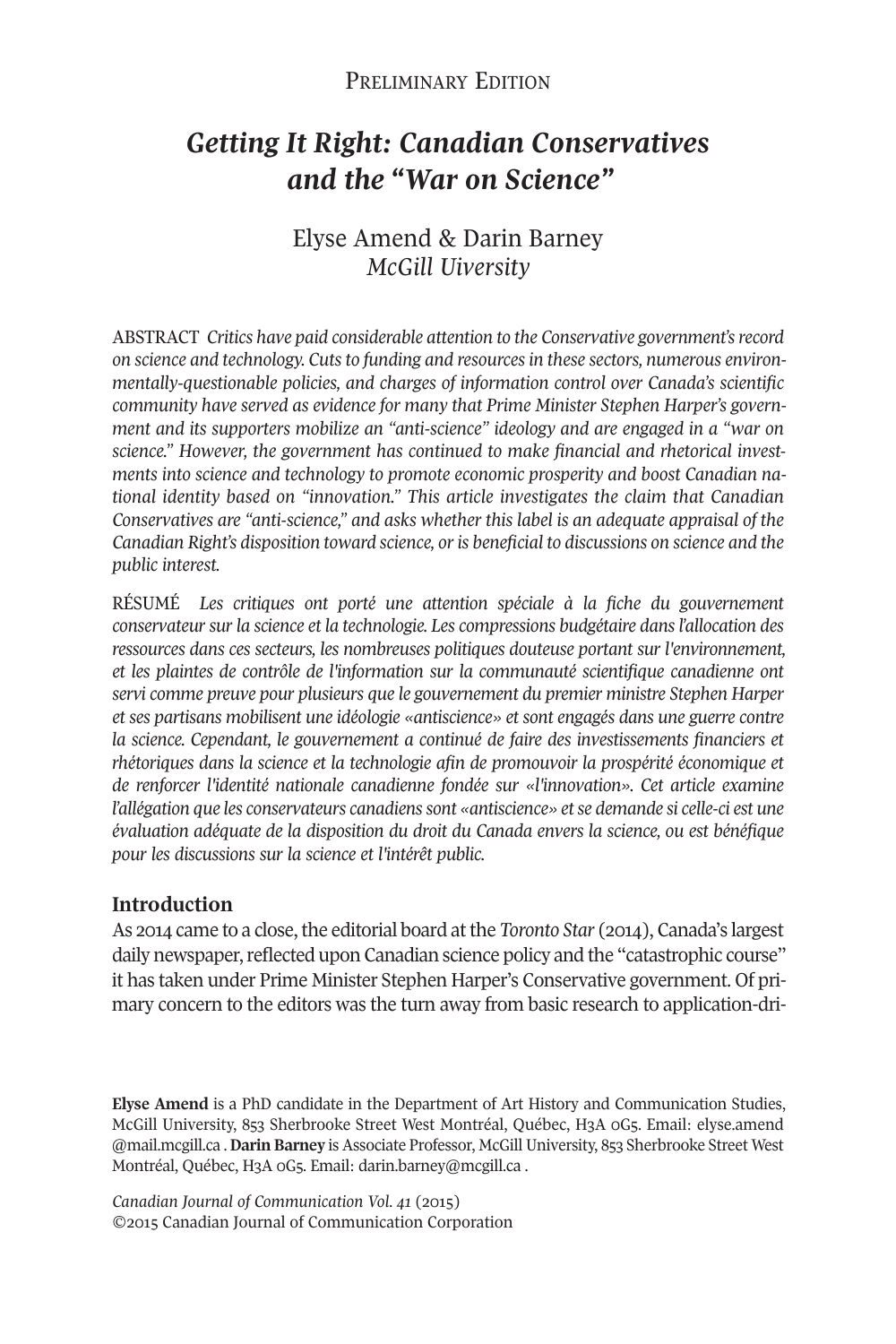ven projects and commercially viable public-private partnerships that have "essentially transformed much of Canada's research budgetinto a business subsidy" (*Toronto Star*, 2014). They split Harper's critics into two camps: those who view the Conservatives as anti-science "cavemen set on dragging Canada into a dark age in which ideology reigns unencumbered by evidence" (*Toronto Star*, 2014), and those who believe the Conservatives "are not anti-science – that they at least understand the importance of research and development to their 'jobs and growth' agenda – but are instead merely confused about how the enterprise works and about the role government must play to help it flourish" (*Toronto Star*, 2014).

The "anti-science" charge has circulated widely in Canada since the Harper Conservatives took power in 2006 and allegedly began their "war on science" (e.g., Death of Evidence, 2012; Dupuis, 2013; Gatehouse, 2013; Turner, 2013). Those critical of their approach to science policy have used the expression as a discursive weapon to connote the Conservatives' apparent hostility toward scientific evidence (e.g., Holmes, 2013; linnitt, 2013), and locate the proof ofthis in major cuts to federal agency budgets and personnel, and strict media relations policies that "muzzle" scientists (Bell, 2012; Pedwell, 2012). A number of editorials and opinion pieces in mainstream journalism and scientific publications over the years have reprimanded the Harper government's alleged anti-science approach, both in Canadian media (e.g., *Globe and Mail*, 2013; McKnight, 2012; *Toronto Star*, 2013) and on an international scale in publications such as *The New York Times* (Klinkenborg, 2013), *The Guardian* (Bell, 2012), *Nature* (Nature 2012a; 2012b), *The Scientist* (douglas, 2013), and*New Scientist* (Holmes, 2013). Canadian journalist and former Green Party of Canada candidate Chris Turner (2013), also critically explores theHarper government's record onscience inhis book*TheWar on Science*.

As is well known, the charge of "anti-science" gained currency in the 1990s in the context of the so-called "Science Wars," in which various strains of critical thought associated with postmodernism, the sociology of scientific knowledge, and social studies of science and technology were accused of harbouring hostility toward (and undermining the authority of) scientific knowledge and the scientific method (Ashman & Baringer, 2001; Ross, 1996; Segerstrale, 2000; Sokal & Bricmont, 1998). Interestingly, in this case, those accused of adhering to or promoting an "anti-science" position were generally also identified as belonging to the "academic left" (Gross & levitt, 1994).

Trevor Pinch and Harry Collins (1979) identify three principle reasons a person or group's beliefs may be characterized as anti-scientific: 1) they do not meet conventional norms of "legitimate" scientific knowledge; 2) they have not been established according to a method identified as "scientific"; and 3) the substance of the person or group's beliefs are viewed as incompatible with, or contrary to, established scientific knowledge (pp. 223–224). Beyond this, "anti-science" has been used to denote a range of views including: skepticism about the universality of the scientific method and a belief that scientific practice and knowledge are culturally and historically situated; Romantic, "counter-Enlightenment," philosophies that value intuition, passion, and organic connection to nature over "rational" scientific thought; and "pseudo-scientific" beliefs such as astrology or the "sciences of the paranormal" (Berlin, 2013; Holton, 1993; Nowotny, 1979; Pinch & Collins, 1979). More recently, the anti-science label has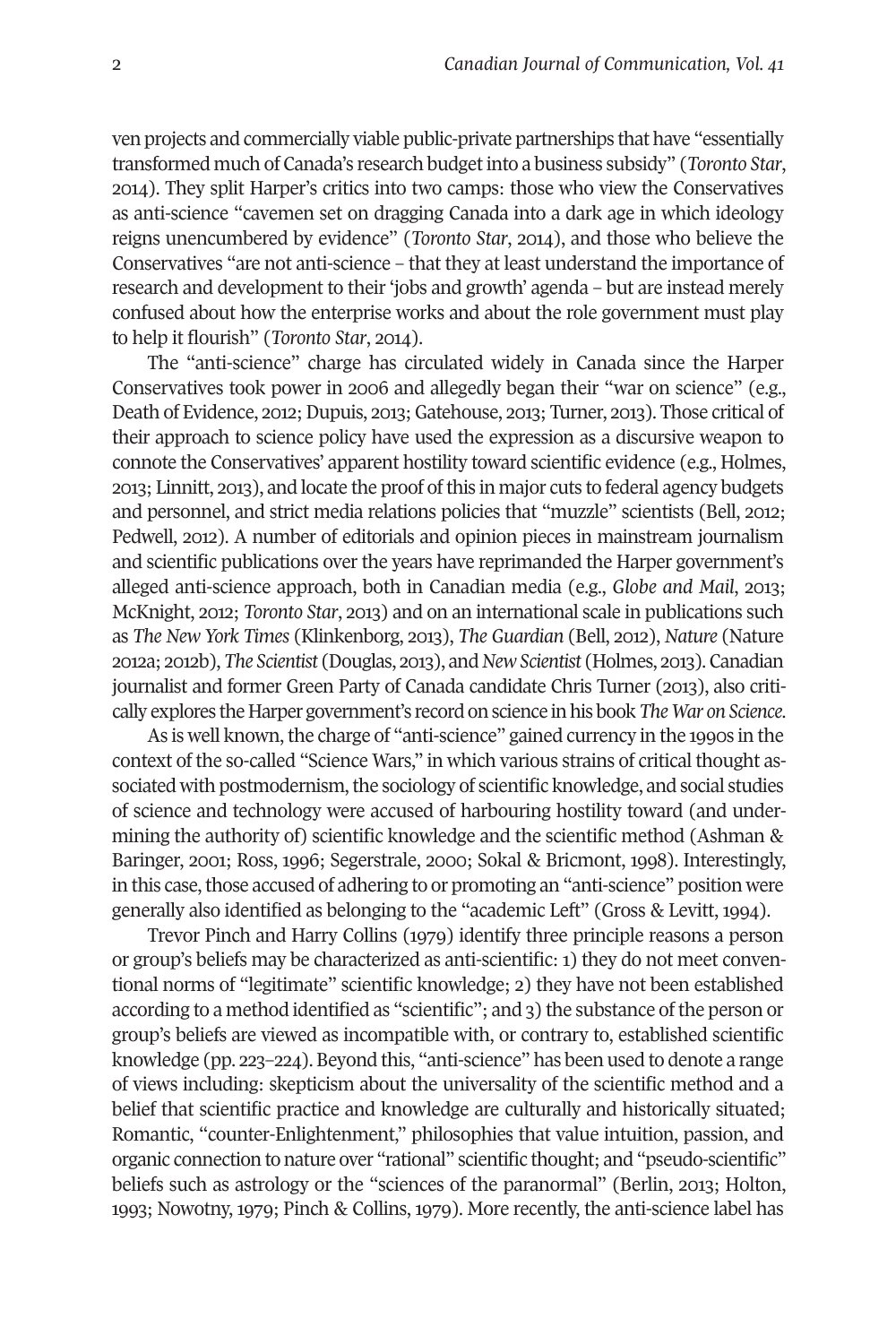been attached to the American Right, as factions within the Republican party have been accused (not without reason) of ignoring and contesting proof of global warming, denying evolution in favour of intelligent design, refusing access to reproductive technologies and medical procedures related to women's health, interfering in the sciencebased regulation of harmful industries, and waging their own "war on science," especially during the last Bush administration (Forrest & Gross, 2007; Mooney, 2006; Oreskes & Conway, 2011; Specter, 2006).Anti-science, it would seem, is both a promiscuous condition, and an equal opportunity epithet.

This article will deploy a combination of approaches—documentary analysis, political economy, and textual critique—to consider the claim that contemporary Canadian Conservatives are "anti-science." The Harper Conservatives' record clearly demonstrates a coordinated effort by the government to reduce the state's role in funding disinterested scientific research, the role of scientific advice in policy development, the authority of scientific evidence and agencies in regulating industrial activity, and the place of scientific information in the public sphere. However, alongside this activity, the government has made continued rhetorical and financial investment in scientific and technological innovation as both the key to economic prosperity and the defining element of Canadian national identity and purpose. Even as the relationship between capital, science, and the state has been rationalized, it has arguably become more intimate than it has ever been. Harnessing scientific knowledge and technological innovation to the imperatives of commercial productivity, economic growth, and global competiveness is a signature motif of contemporary liberal-capitalist states, and one the Harper government has embraced. In this light, we will undertake a thorough consideration of the Canadian Conservatives' disposition toward science and consider whether the "anti-science" epithet is adequate. We will argue the "anti-science" label misdiagnoses the Harper government's political position concerning science and technological innovation, mischaracterizes the ongoing structural relationship between scientific knowledge and the political economy of the Canadian state, and invokes a conception of science that is no longer plausible in light of established understandings of the social production of scientific knowledge. In each of these respects, the discourse of "anti-science" has little to offerin support of a critical engagement with science and its place in Canadian society. In what follows, we hope to show it is possible to be critical of a particular political orientation toward science without resorting to arguments that reinstall an ideal of science as independent of the social and political conditions in which it participates.

#### **The Harper Conservatives' science record**

Since the Harper government was elected in 2006, market orientations have loomed large—insofar as much of its activity in this area can be described as limiting the potential for scientific knowledge to be mobilized in support of constraining orregulating industrial and commercial development, particularly in the resource and energy sectors. At the same time, the government has acted consistently to orient what remains of Canada's public sector science capacity toward support for commercial and industrial development. As we detail below, the Harper government's measures in relation to science fall into three main categories: funding and personnel cuts, information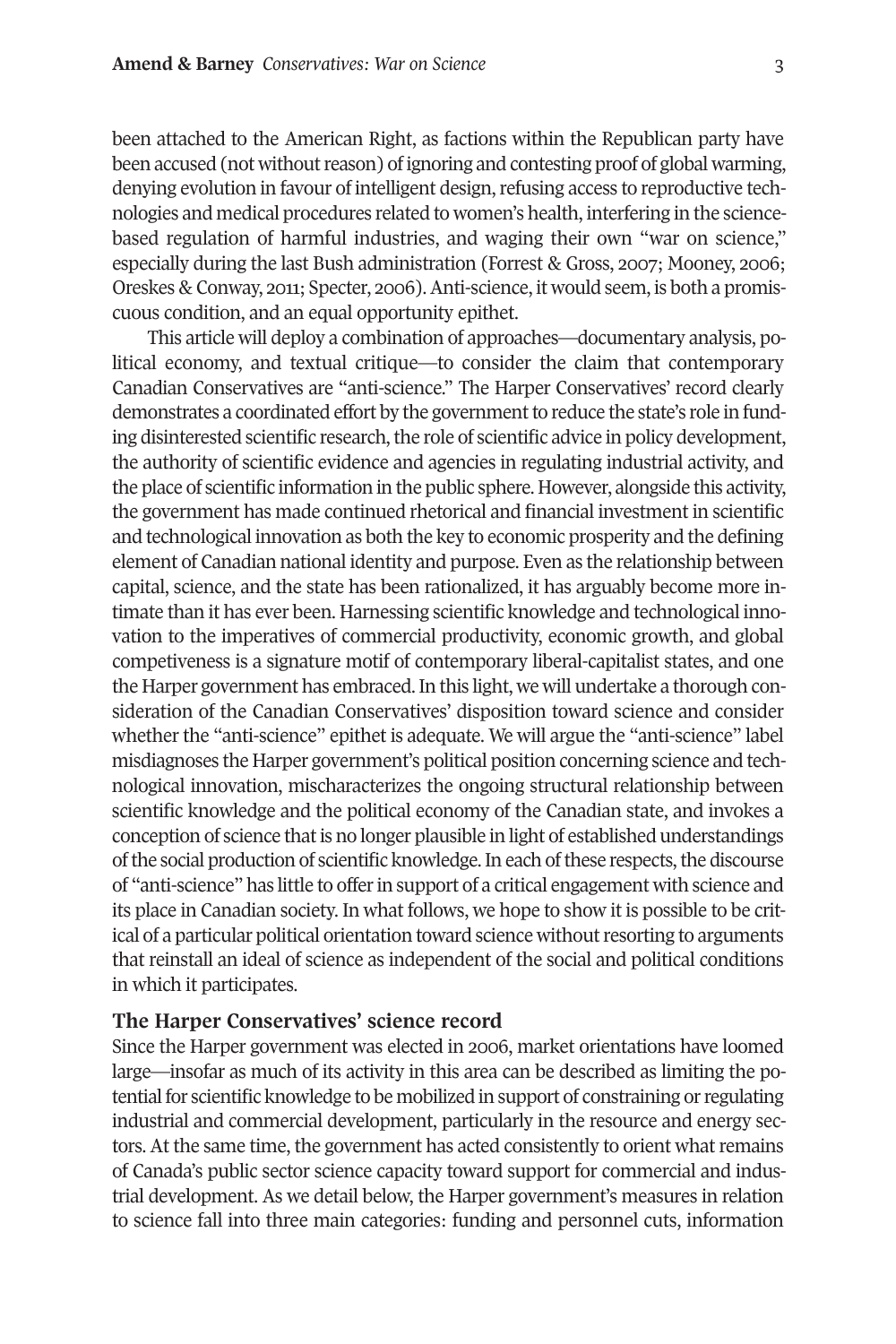control, and structural adjustment. The accumulated effect ofthese activities has been to fuel the charge that the government is "anti-science."

#### *Funding and personnel cuts*

In July 2012, members of Canada's science community held a protest on Parliament Hill in response to what they called "the death of evidence." The Ottawa rally demonstrated against a number of perceived "anti-science" moves the Harper government had made since 2006, including major budget and personnel cuts at federal agencies, such as Environment Canada, Fisheries and Oceans Canada, Statistics Canada, library and Archives Canada, the Natural Sciences and Engineering Research Council (NSERC), and the National Research Council [NRC] (Bell, 2012; Death of Evidence, 2012; Gatehouse, 2013; linnitt, 2013; Pedwell, 2012; Turner, 2013). In March 2008, the office of the National Science Advisor was closed when Arthur Carty, who was originally appointed to the post in 2004 by then Liberal Prime Minister Paul Martin, retired. At the time, members of the scientific community expressed worry the closure would also mean the loss of an ally in government, especially regarding funding and policy issues (CBC News, 2008; linnitt, 2013).

In 2009, cuts affected three granting councils that provide money for scientific research at Canadian universities: the Canadian Institute of Health Research (CIHR), the Social Sciences and Humanities research Council (SSHrC), and, again, NSErC (Canadian Association of University Teachers, 2013). Critics also point to *who* the Harper government has appointed to such granting agencies: Mark Mullins, a climate change critic and former executive director of the Fraser Institute, a conservative think tank, was appointed to the NSErC governing board in 2009, while John Weissenberger, another global warming skeptic, was appointed to the board ofthe Canada Foundation for Innovation, which provides funding for Canadian science research and technology development (Curry, 2009).

Another main focus of the "death of evidence" protest was the Conservative government's May 2012 announcementthatit would be shutting down the Experimental Lakes Area (ELA) in Northwestern Ontario to save approximately \$2 million annually. The facility and its 58 lakes and their catchments have provided scientists the opportunity for whole-ecosystem research since 1968. In May 2013, however, it was announced the ElA would in fact stay open underthe management ofthe International Institute for Sustainable Development (IISD), an independent non-governmental and not-for-profit research organization headquartered in Winnipeg. Some opposition members claimed the decision was a sign the Conservative government was backtracking on its original cost-cutting "anti-science" plan for the ElA after widespread condemnation from the science community (De Souza, 2013; Galloway, 2013; Linnitt, 2013; Turner, 2013; Welch, 2013).

Other government-mandated cuts include the closure of the Polar Environment Atmospheric research laboratory (PEArl), announced in February 2012. located in the high arctic, the lab monitors polar atmospheres and provides scientists opportunities for testing climate models. While PEARL's funding was partially restored in 2013, scientists claim the funding interruption resulted in a significant loss of observation time and data (CBC News, 2012; linnitt, 2013; Semeniuk, 2014; Turner, 2013).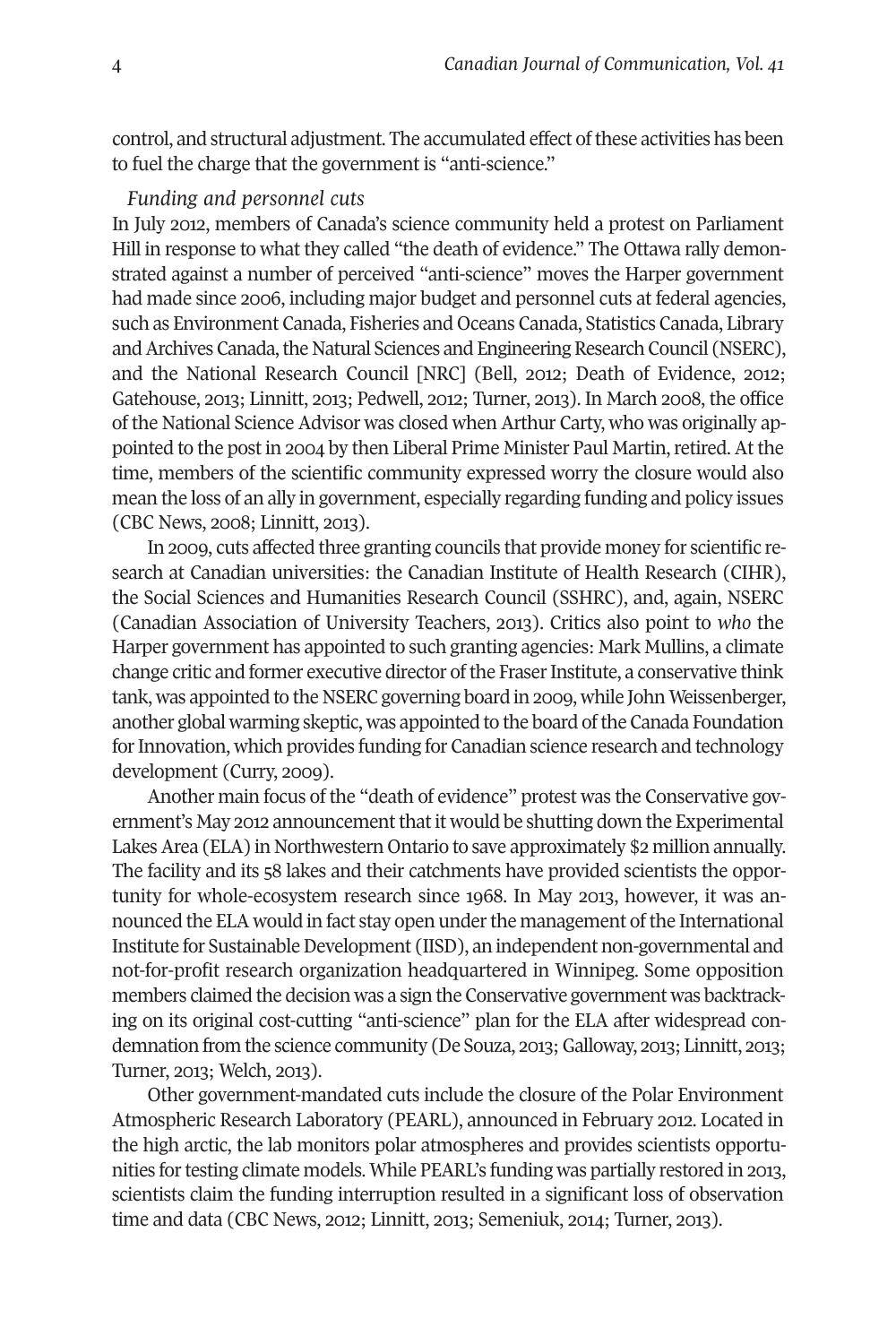Budget and staff reductions at the Department of Fisheries and Oceans, which began in November 2012, have also had a majorimpact on the department's biologists who are working on fish habitat protection for sockeye salmon populations in British Columbia, which have been in decline since the late 1990s (Hume, 2012; linnitt, 2013; Turner, 2013). In summer 2010, the Harper government announced it would be scrapping Statistics Canada's long-form census for 2011, raising concerns within the country's scientific community (linnitt, 2013; Scoffield, 2011; Turner, 2013). As *Vancouver Sun* columnist Peter McKnight (2012) writes, losing the information previously obtained by the long-form census "makes it difficult orimpossible to study thousands of aspects of our natural and human environments, from the economy to health care to municipal design."

In addition to staff cuts, the elimination of specialist archivists, and the discontinuation of new acquisitions, the Harper government announced in 2012 that it would close down national library andArchives Canada sites as it moved toward digitization. However, members of Canada's scientific community, many who depend on these library collections for their research, raised concerns that the dismantling has been rash and unorganized, resulting in the loss of fishery, ocean, and environmental libraries. These scientists have claimed that much archival and library material has been destroyed without being digitized, in what some have called "libricide" and indicative of a Conservative ideology marked by "fear and insecurity … about how to deal with science and knowledge" tied to the Harper government's perception that environmental science threatens the unfettered exploitation of natural resources (Nikiforuk, 2013).

#### *Information control*

Funding and resource cuts implemented by the Harper government are not the only actions restricting Canada's scientists. As recently as May 19, 2015, protests organized in Ottawa, Montréal, Québec City, and Vancouver by the Professional Institute of the Public Service of Canada (PIPSC), the Public Service Alliance of Canada (PSAC), and the Canadian Association of Professional Employees (CAPE) saw federal employees demonstrating against cuts to research budgets and, significantly, the Harper government's "muzzling" of scientists. Turnout, however, was lower than expected, which PIPSC president Debi Daviau attributed to a "climate of fear" that persistently deters scientists from speaking out (Voski, 2015).

One example of this alleged muzzling is the media protocol introduced at Environment Canada in 2007, which has come under fire for limiting the freedom of federal scientists to communicate publicly and professionally (Holmes, 2013; Klinkenborg, 2013; linnitt, 2013; Mancini, 2013).It states,for example: "Media relations will work with individual staff to decide how best to handle the call; this could include asking the programme expert to respond with approved lines" (Environment Canada, 2007). A protocol requiring scientists to obtain official approval before speaking with the press can delay or preventinterviews with journalists, and can also force scientists to stick to the official party line. Other federal departments, such as Fisheries and Oceans Canada, are said to have similar media policies (linnitt, 2013). It has also been reported that since the Harper government came into office (in the period priorto the refocusing of the NrC on applied, industrial research), the number of peer reviewed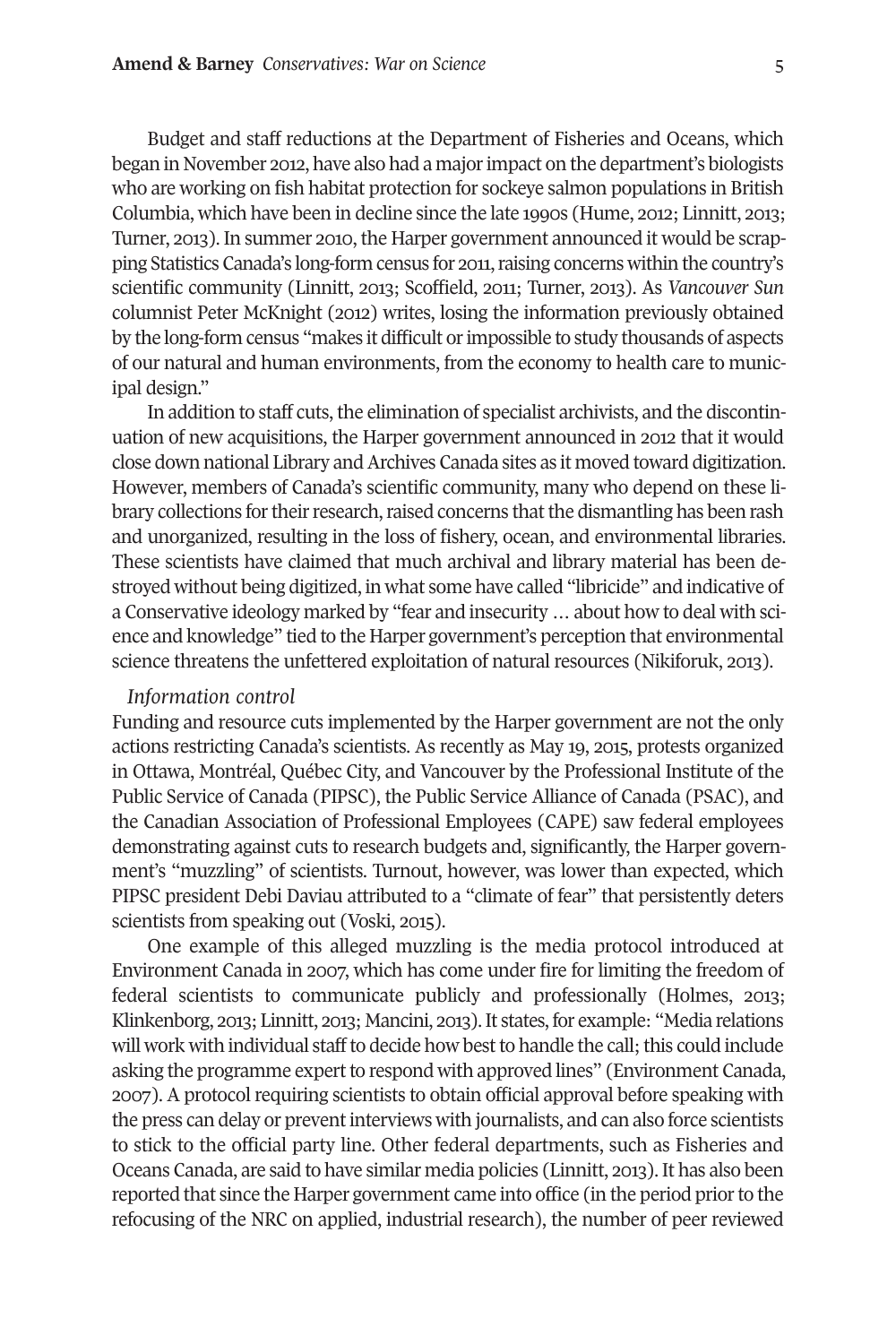NrC-authored publications has dropped significantly—from about 1,800 in 2006 to 570 in 2012 (Shendruck, 2013).

A report by Simon Fraser University and advocacy group Evidence for Democracy shows just how difficult it has become for federal scientists to speak freely (Magnuson-Ford & Gibbs, 2014). The report analyzed 16 federal science department and agency media protocols for openness of communication, protection against political interference, rights to free speech, and protection for whistleblowers (Magnuson-Ford & Gibbs, 2014). Its results indicate that, "Overwhelmingly, current media policies do not effectively support open communication between federal scientists and the media" (p. 3). The authors claim that the increased obstacles to open and timely communication with journalists, and the reduced protection from political interference experienced by federal scientists in past years, not only harms them, but all Canadians as:

[I]t denies the public access to vital information required forinformed decisions. Perhaps more pressing, however, is the fact that when the public cannot access this information, it is increasingly difficult to determine whether government decisions are being supported by the best available science. Science itself thrives on transparency: science is strengthened when there is open dialogue stimulating debate and fruitful collaborations among scientists. (p. 3)

The Harper government has also been accused of misrepresenting scientific information. According to media accounts, the Conservatives tried to keep a 2008 Health Canada report on chrysotile asbestos, which was being used in both domestic construction and often exported to developing countries, from going public due to information in itthat pointed to health and safety risks (McKnight, 2011). The government claimed that chrysotile was much less dangerous than other forms of asbestos, and then-industry minister, Christian Paradis, falsely claimed experts disagreed about the safe use and export of chrysotile (McKnight, 2011). The Chrysotile Institute, which was partially funded by the federal government, also maintained that chrysotile was fairly safe. In 2012, however, after much international criticism, the government stopped funding the Chrysotile Institute, which has since shut down.

#### *Structural adjustment*

In May 2013, the Conservative government revealed its rebranding plan for the National Research Council (NRC), which would see the agency's focus shifted away from so-called basic research—research for the purpose of knowledge gathering and discovery—and aimed toward applied research that could bolster Canadian industry. This change to the NrC's mandate was presented as returning the agency to its wartime objective of industry-based research, and one that could see 70–80 percent of its currentinvestments devoted to projects in the country's commercial sector (Ovsey, 2013). The revamped NRC would be a "business-driven, industry-relevant research and technology organization" (National research Council Canada, 2013). In announcing the reorientation, along with a commitment of \$121 million in public funds to aid the transformation,the minister of state for science and technology declared: "The NrC is open for business" (Allen, 2013). Underscoring the direction of this new mandate, NRC president John Macdougall observed: "Scientific discovery is not valuable unless it has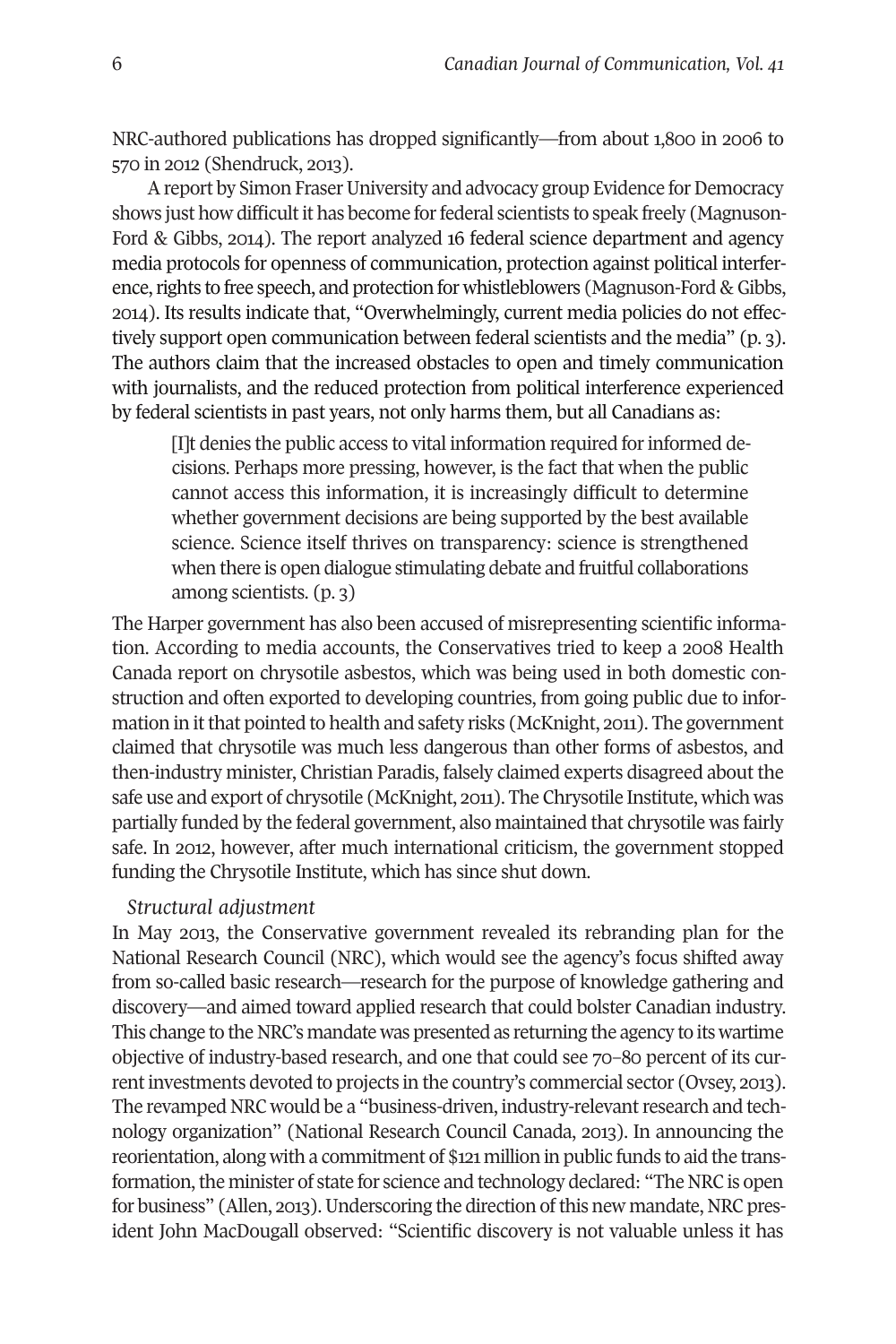commercial value" (Toronto Star, 2013). Critics immediately attributed the policy change to an "anti-science" agenda that is particular to this government, with the *Toronto Star* editorial board, for example, concluding that the shift in the NrC's mandate represented an "antagonism to evidence" that "reflects a misunderstanding of how science, including innovation, works; and suggests some confusion about the role of government" (Toronto Star, 2013).

The NrC's rebranding as an agency focused on science for the sake of business is one item on a longer list of policy changes by the Harper government that have affected the status and structure of public science in Canada. Soon after their election in 2006, the Harper Conservatives made it clear they opposed Canada's Kyoto Protocol pledges, which aimed at a six percent reduction in the country's greenhouse gas (GHG) emissions by 2012. Canada signed the Kyoto protocol in 1997 under a liberal government, despite it quickly becoming obvious that the six percent reduction goal was unrealistic. At the United Nations Bali Climate Change Conference in 2007, Harper opposed the implementation of binding targets, unless countries exempt from Kyoto's GHG reduction requirements, such as China and India, also had targets imposed on them. In December 2011, the Harper government announced Canada would be the first nation to officially withdraw from its Kyoto pledges. At the time, Environment Minister Peter Kent said the move would save Canada \$14 billion in penalties, despite critics' charges that Harper's opposition to Kyoto, along with the government's ignorance of environmental science and climate change and its industry-centred policies, would contribute to rises in GHG emissions (Holmes, 2013; Toronto Star, 2011). Canada's commitment to the Kyoto Protocol officially ended in 2012 with the Conservative's omnibus budget bill, Bill C-38.

Bill C-38 also saw the repeal of the *Canadian Environmental Assessment Act* (CEAA), which was originally established in 1992 to require federal departments and crown corporations to conduct environmental reviews of project proposals that operate under federal permits and licensing, or benefit from federal funding. Bill C-38 rewrote the CEAA to include a one project, one review policy, and the implementation of fixed timelines for reviews on major projects (including a limit of 24 months for reviews done under the CEAA), such as the Northern Gateway pipeline. Under the new framework, any project that does not fit the federal government's definition of "major" will undergo assessment according to provincial criteria and, in cases where such provincial criteria do not exist, projects will not undergo any environmental assessment (davidson, 2012). The new CEAA, which came into effect in July 2012, also saw the number of departments and agencies that can perform environmental assessments reduced from 40 to three, apparently to accelerate processing of reviews on projects that could benefit the Canadian economy (Davidson, 2012). Environmental groups worried especially about CEAA 2012's impact on projects involving fossil fuels and pipelines, and have suggested it favours big business over protection of the environment (Davidson, 2012).

Bill C-38 saw similar changes made to the *Canadian Fisheries Act*, which was originally established to manage and protect the country's fishery resources, and applied to all Canadian fishing zones, territorial seas, and inland waters. Specifically, Bill C-38 reworded the act to state "fish of economic, cultural or ecological value" would be pro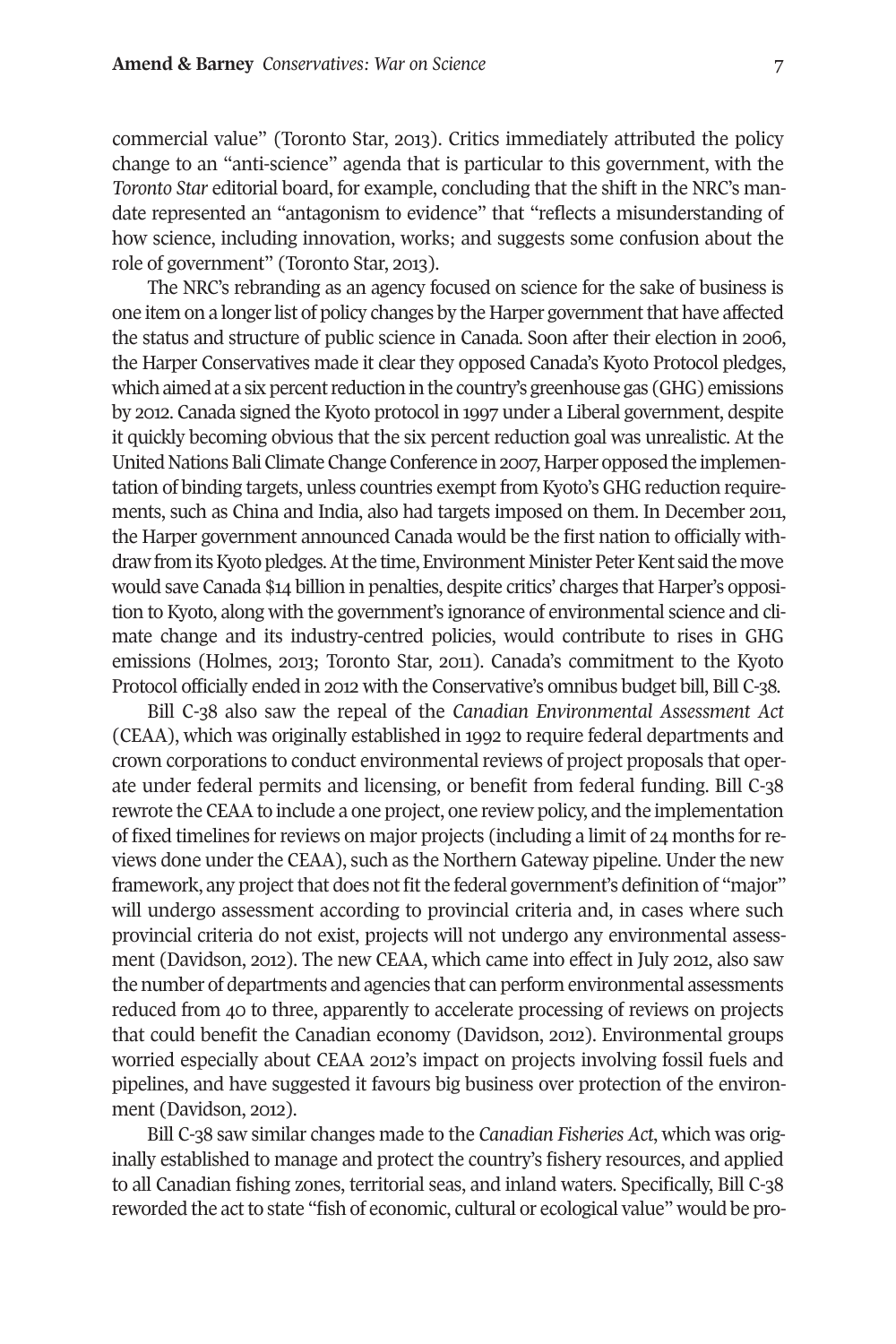tected, narrowing the category of protected fish and making it difficult to prove a species is in need of protection (Holmes, 2013). Critics also noted this change could make it easier for businesses to gain approval for industrial development (Fenton, 2012; Holmes, 2013).

#### **A war on science?**

The foregoing litany of budget and resource cuts, information control, and structural adjustment has led to widespread characterization of the Harper government as "antiscience." Concern over the government's actions, and their implications, has been raised across multiple constituencies, including government, academic, and scientific communities, domestic and international journalists, advocates for open government and freedom of expression, professional associations, environmental organizations, and elected officials. In 2013, Democracy Watch filed a complaint with the federal information commissioner concerning the government's interference with the freedom of federal scientists to speak publicly about their research and findings (Democracy Watch, 2013a). The accompanying report (democracy Watch, 2013b) described the government's actions as "a threat to democracy," a charge that would later be echoed by prominent Canadian scientist and environmentalist david Suzuki (2013). Around the same time, the Canadian Association of University Teachers, an organization representing academic scientists in Canada, launched Get Science Right (2013a), a national campaign to "protect scientific integrity" and mobilize opposition to the government's approach to science. In February 2014, the Professional Institute of the Public Service of Canada released two studies based on survey evidence detailing the impact ofthe government's funding cuts and muzzling of federal scientists. respectively titled *Vanishing Science: TheDisappearance ofCanadian Public Interest Science* (ProfessionalInstitute ofthe Public Service ofCanada, 2014a) and *TheBig Chill: Silencing Public Interest Science* (Professional Institute of the Public Service of Canada, 2014b), the reports describe the government's cuts as "reckless" and a threat to "Canada's natural environment, air and water quality, the survival of other species, and of course the health and safety of all Canadians" (Professional Institute of the Public Service of Canada, 2014a, p. 7), and the government's communication protocols as "undemocratic, unprofessional and unnecessary" (Professional Institute of the Public Service of Canada, 2014b, p. 5).

Criticism of the government's approach to science has also flooded the public sphere. Open letters to the prime minister and government protesting these measures and calling for their reversal have proliferated (see, for example, Canadian Science Writers' Association, 2012). The online media platform *Huffington Post Canada* established a blog titled *Stifling Science*, which has become an influential and growing repository of documentation, citizen journalism, and commentary condemning the government's actions related to science communication and funding (see Mancini, 2013). Mainstream journalists in Canada have described the Harper government's approach to science as "Orwellian" (Gatehouse, 2013). Activist websites proclaim the "death of evidence—no science, no evidence, no truth, no democracy" (Death of Evidence, 2012), plead for "evidence for democracy" (Evidence for democracy, 2013), make the case for "science that protects you" (Public Science, n.d.), and a call for "true north smart and free" (True North Smart + Free, n.d.).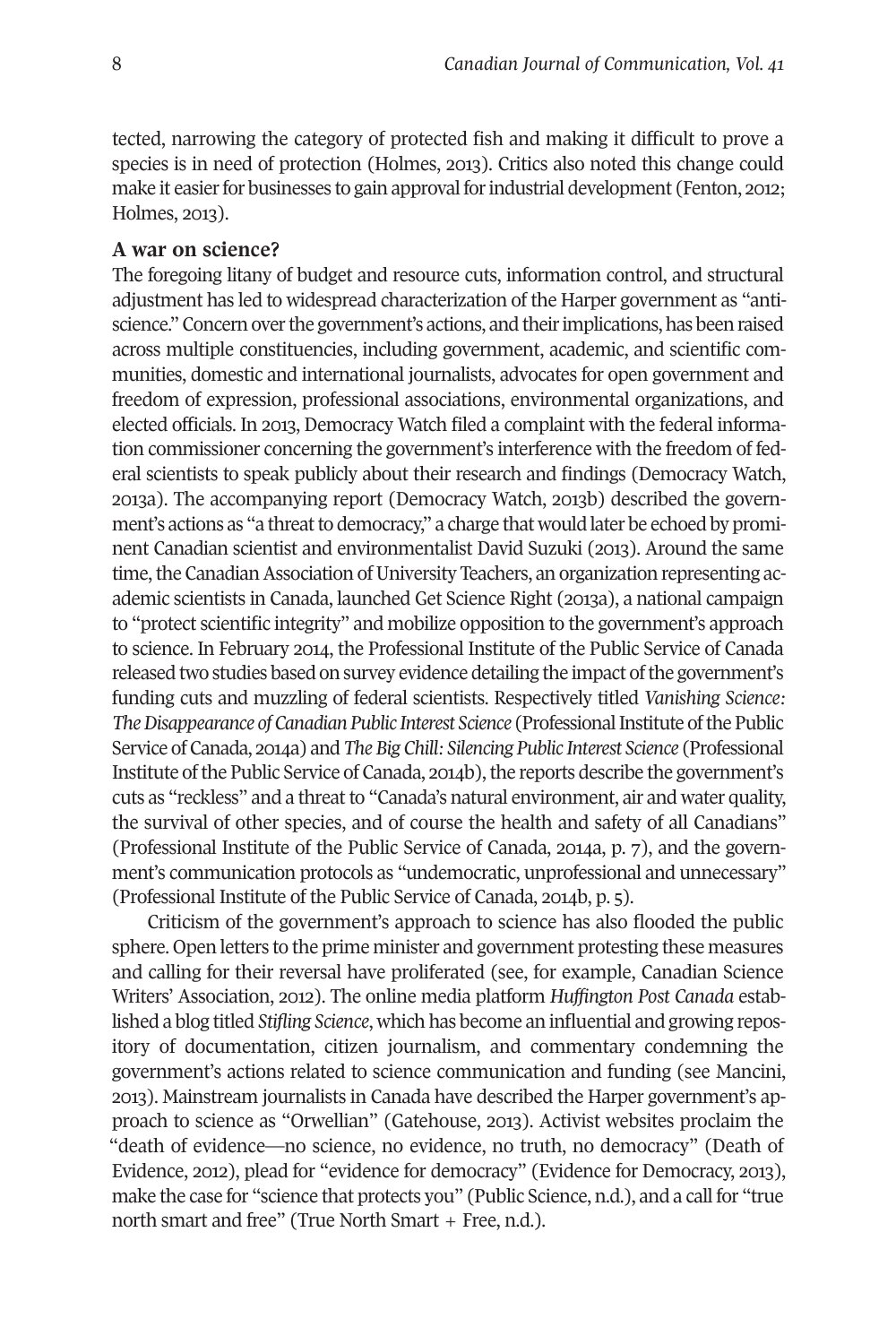There is no question the Harper government's cuts to publicly funded scientific research have negatively affected the state's capacity to monitor and regulate the environmental impact of commercial activity and industrial development, placing ecological sustainability and public safety at significant risk in an effort to remove constraints on market activity, particularly in the extractive sectors. It is also clear that the communication protocols imposed on federal scientists have dramatically undermined transparency, freedom of expression, and public access to knowledge, and have thus contributed to an alarming democratic deficit in Canadian society whereby the ability to hold both government and the private sector accountable has been severely compromised. As Chris Turner (2013) puts it in *The War on Science*, the combined effect of these measures has been "to reduce the government's ability to see and respond to the impacts of its policies, especially those related to resource extraction" (p. 31). Finally, it is indisputable that the government has systematically reoriented state priorities vis-à-vis science away from long-term, disinterested inquiry and toward short-term investmentin research supporting commercial and industrial development, productivity, and economic growth. These tendencies may be regrettable from a democratic or environmental perspective, but they are nonetheless perfectly consistent with the neoliberal ideology of contemporary conservative partisans (Barney, 2002; Harvey 2007; Lave, Mirowski, & Randalls, 2010; Laycock, 2001).

While it is true the latter years of the current Conservative government have featured funding cuts to several scientific institutions and programs, it remains a fact that science and technology development are central elements of the Canadian economy, play a defining role in Canada as a modern society, and are crucial instruments in the organization of power and prosperity in Canada. None of this has changed under the Harper government. This is borne outin the Canadian state's ongoing massive financial investment in scientific activity and technological development, as well as its considerable rhetorical and policy investmentin promoting the agenda of scientific and technological innovation. Understandably, critics of the government have consistently pointed to metrics by which state spending on science in Canada can be shown to have declined under the Conservative government. Thus, the Canadian Association of University Teachers (2015) points to a decline in major granting council research funding of 6.1 percent since 2007, borne disproportionately in the areas of so-called "basic research" and the humanities (p. 2). In the House of Commons in May 2014, Member of Parliament and the official opposition's Science and Technology critic Kennedy Stewart reported, "in just three years, Conservatives have cut over \$1 billion in research funding, and they have slashed the jobs of over 4,000 government scientists" (Stewart, 2014). Advocates of increased research and development (R&D) spending pursuant to greater productivity and economic growth, point to decreases in overall federal science and technology spending and employmentin recent years, highlighting that, when adjusted for inflation, these levels have reached their lowest points in over a decade (Parkinson, 2014).

However, a closer look at funding and employment numbers suggest state support for scientific activity and technological development has remained relatively consistent since the election of the Harper government in 2006, when federal expenditures on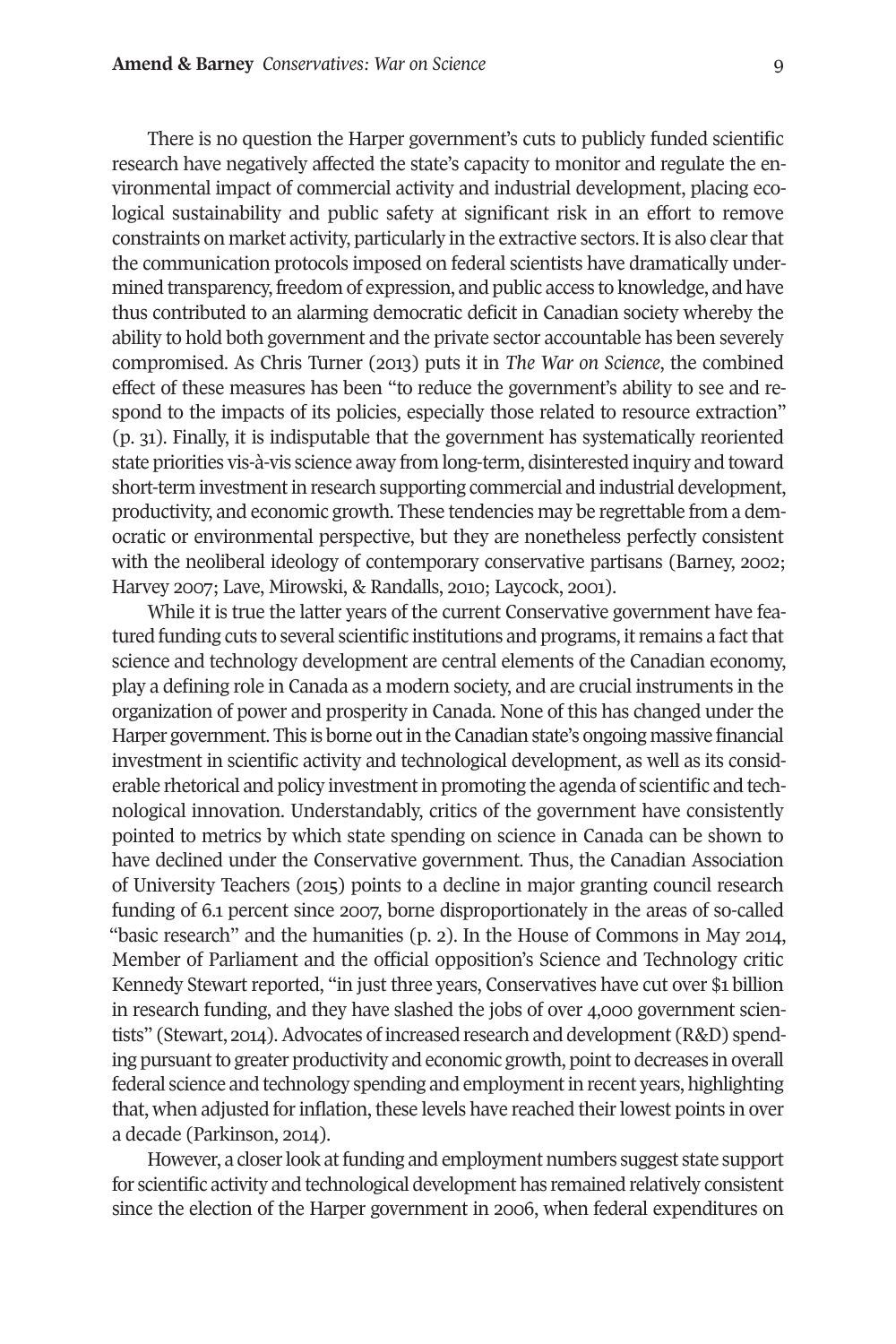science and technology totaled \$9.9 billion<sup>1</sup> (Statistics Canada, 2015a). Thereafter, expenditures increased every year until 2014-2015, even afterthe federal stimulus package in response to the 2008 global financial crisis expired, and the government began to cut spending across the board in a manner consistent with its ideological priority on debt and deficit reduction. In 2014-2015, federal expenditures on science and technology were \$9.4 billion, a 5.5 percent decrease relative to 2006-2007, the first and only such decrease under the Harper Conservatives (Statistics Canada 2015a). Estimates for 2015-2016 signal a 2 per cent increase, which means spending in this area should roughly keep pace with inflation (Statistics Canada 2015b). Science and technology employment numbers have also remained relatively stable since the Conservatives took office. In 2006–2007, 36,027 people were full-time science and technology employees in federal departments and agencies; by 2014–2015 the number of federal science employees stood at 35,299, a minor decrease of roughly 2 percent, following significant spikes related to stimulus spending between 2008 and 2011 (Statistics Canada, 2015c). The government's approach would seem to reflect Canadian public opinion on science funding. A recent poll sponsored by the Institute for research in Public Policy (2012) found 63 percent of those surveyed thought federal spending on scientific research should stay the same or be decreased. This does not mean that Canadians are "anti-science." It probably means that, for a variety of reasons, they have come to equate fiscal restraint with effective government.

Interestingly, while science and technology spending have declined slightly since 2012, they have generally done so at a lesserrate than that of government spending as a whole. In 2011–2012, total expenditures by the Canadian government were \$232.4 billion. Total expenditures in 2013–2014 were \$207 billion, a decrease of nearly 11 percent. Over the same period, total science and technology spending decreased by only 4.7 percent.In 2014-2015, decreases in overall spending and science and technology spending were roughly equivalent for the first time under the Harper Conservatives, at 10.5 percent and 11 percent respectively (Statistics Canada, 2015a). This suggests that if the government has been at war with anything it might be the public sector in general, not science in particular. The same might be said ofthe government's efforts to control communication by federal scientists. A recent report by Canadian Journalists for Free Expression (2015) describes an "insatiable appetite for controlling the flow of information and the substance of political debate" (Amber, 2015, p. 24) on the part of the Harper Conservatives—one that extends far beyond public sector scientists to encompass the entire range of government communication. The report documents the denial of information to federally appointed officials, such as the auditor general and the parliamentary budget officer, the systematic obstruction of citizens' and journalists' access to information requests, and unprecedented restriction by the prime minister's office of elected officials' public communication. In this context, the "muzzling" of scientists appears less as evidence of a particular "anti-science" campaign, and more as one part of a more general program of information control.

The argument that the structural adjustment of federal scientific activity can be attributed to anti-science motives particular to the Harper Conservatives is similarly questionable. In the manner of its Progressive Conservative and liberal predecessors,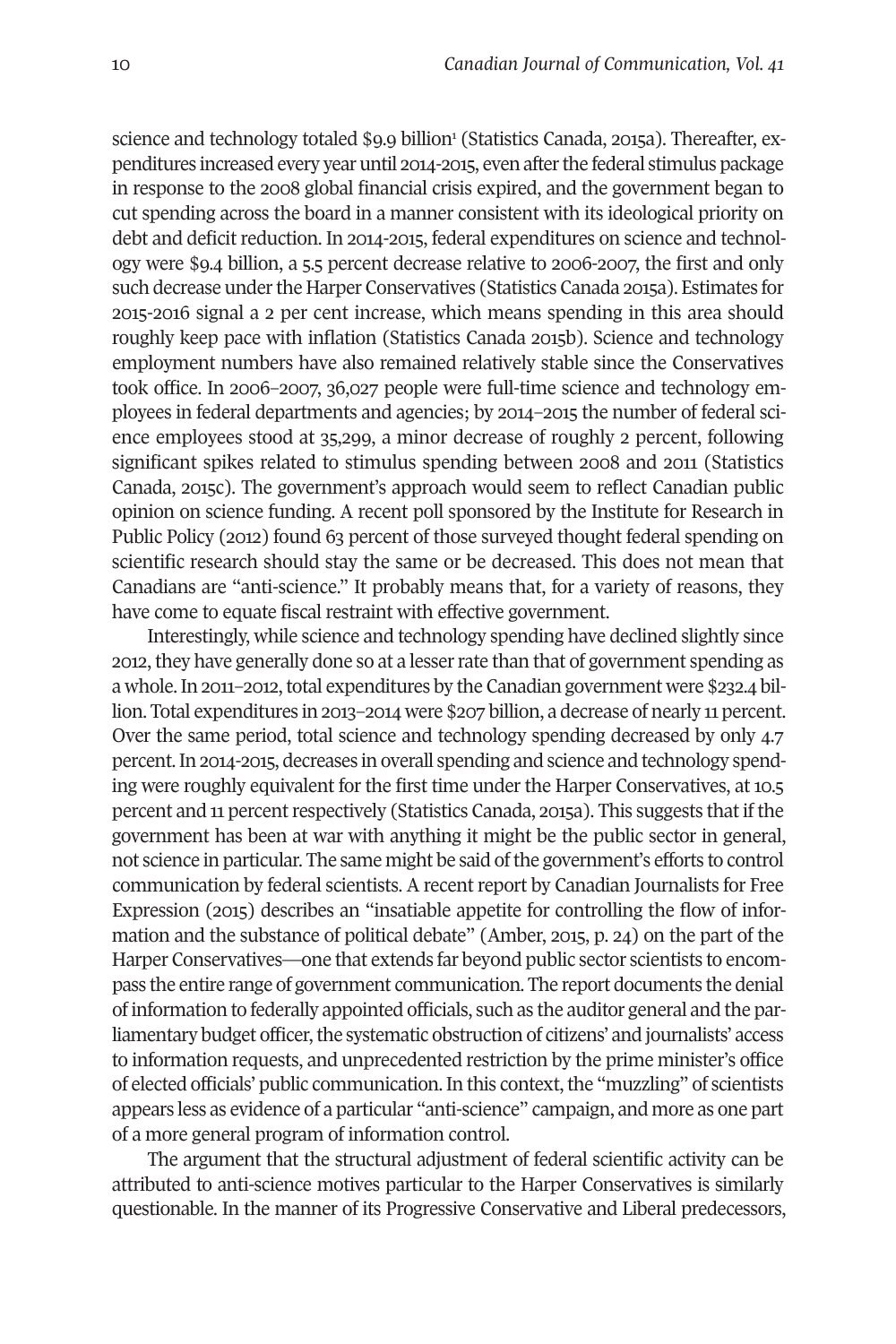the Conservative government under Stephen Harper has consistently promoted the image of scientific and technological innovation as a key driver of the Canadian economy and a definitive element of Canadian national identity, and used this to justify structural adjustments of the state and the economy along neoliberal lines (Barney, 2007). While most critics have characterized the government's NrC realignment as a radical departure, it is probably more accurate to describe it as the culmination of a process that began in 1988, when the Progressive Conservative government of Brian Mulroney created the Networks of Centres of Excellence (NCE) program as a means to facilitate partnerships between public sector scientists and the private sector aiming at developing commercial applications. Describing this as "the most dramatic change in Canadian science policy since the National Research Council was established in 1916," science studies scholar Janet Atkinson-Grosjean (2006) found the NCEs "initiated a fundamental shift in the organization of science in Canada … to turn university researchers away from basic science and towards commercial application … research should not only be 'managed'—a novel concept—but managed on private-sectorrather than academic principles" (pp. xiii–xiv). In this light, the steps taken by the Harper government appearless than revolutionary, and more as the completion of a two decadeslong project to restructure Canadian science to support Mode 2 knowledge production, which, in contrast to the basic research of Mode 1 knowledge production, focuses on research aimed directly at near-term, practical applications (Gibbons, Limoges, Nowotny, Schwartzman, Scott, & Trow, 1994; Nowotny, Scott, & Gibbons, 2001).

In 2007, early in its first mandate, the Harper government released its innovation strategy under the title, *Mobilizing Science and Technology to Canada's Advantage*. The document begins by affirming: "Science and Technology comes into almost every aspect of our lives, helping us to solve problems and create opportunities," and adds, "Canada can and must do more to turn our ideas into innovations that provide solutions to environmental, health, and otherimportant social challenges, and to improve our economic competitiveness" (Industry Canada, 2007, p. 1). As the document proceeds to make clear, in this case, "doing more" actually means doing less:

This Science and Technology Strategy recognizes that the most important role of the Government of Canada is to ensure a free and competitive marketplace, and foster an investment climate that encourages the private sector to compete against the world on the basis of their innovative products, services and technologies. The government also has a role in supporting research and development which is the basis of new discoveries that lead to improved lives, better jobs, and new business opportunities. To achieve world excellence in science and technology, Canadians must promote and defend two complementary and indivisible freedoms: the freedom of scientists to investigate and the freedom of entrepreneurs to innovate and market their product to the world. (Industry Canada, 2007, p. 19)

This does not sound very much like a declaration of war on science. It does sound like a recipe for bringing science and technology development into conformity with the priorities of market ideology and capitalist industry, which is exactly what the Harper government has done.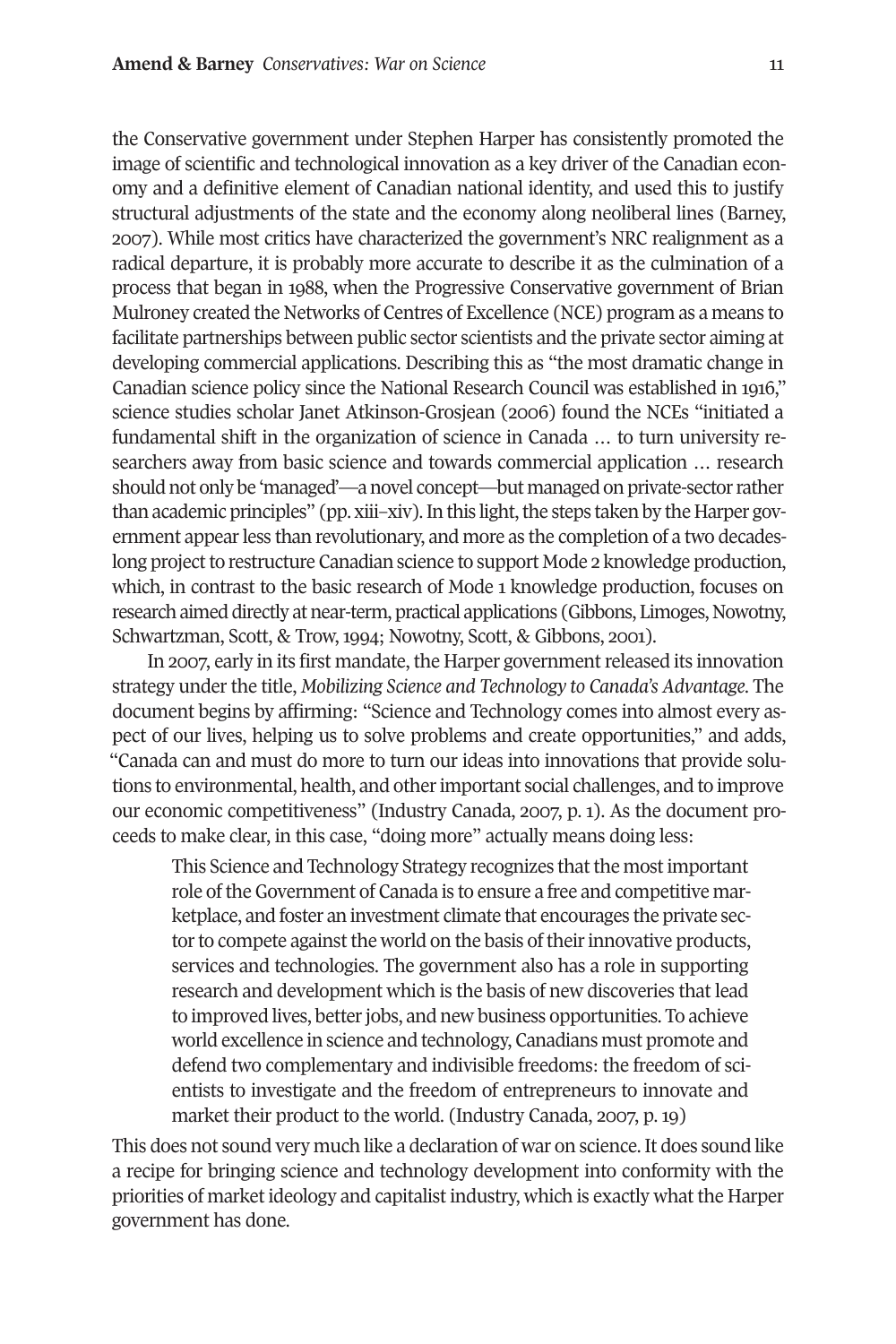The government's predisposition was encouraged by a series of high-level assessments of the science and technology sectors, none of which found government support for science or Canadian scientific performance to be inadequate, but all of which concluded the government must do more to ensure the conversion of Canada's scientific capacity into business innovation, commercial development, and economic growth. The first of these was the 2011 report of the Expert Panel on Federal Support to Research and Development (known as the Jenkins Report). Mandated by the minister of state for science and technology, the panel's report set an agenda for effectively reconceiving the federal role in science and technology in terms of business innovation and commercialization—including a recommendation to transform the National Research Council into an agency for the scientific support of business R&D (Expert Panel on Federal Support to Research and Development, 2011). Similarly, in 2012, the federally appointed Science, Technology and Innovation Council (STIC) praised Canada's performance in public science: "Substantial investment in research in the higher education sector has reaped significant rewards, as the production and refinement of scientific knowledge in Canada continue to be characterized by vitality and high quality." STIC also, however, lamented Canada's poor record in knowledge transfer and private sector R&D, and recommended increased government support for industry-driven research (Science, Technology and Innovation Council, 2012). Also in 2012, the independent Council of Canadian Academies released a report by its expert panel entitled *The State of Science and Technology in Canada*, which concluded that "Canadian S&T [science and technology], within the scope of this assessment, is healthy and growing in both output and impact" [Council of Canadian Academies, 2012, p. xii], (i.e., when measured in terms of citations and reputation), but also pointed out the sector's poor performance in terms of patent generation, licensing, and royalties. These reports effectively set the stage for the science and technology chapter of the government's 2013 budget, a key moment in its reconfiguration of Canadian science policy. Along with completing the rebranding of the NrC, the budget placed heavy emphasis on investing in scientific support for business innovation, strengthening partnerships between universities and industry, encouraging the commercialization of research, building innovation hubs, and fostering entrepreneurial culture and a positive climate for venture capital (Canada, 2013), themes that have remained prominent in subsequent federal budgets.

Describing the Harper government as "anti-science" thus fails to account for the Canadian state's substantial, ongoing investment of public funds and strategic attention in the science and technology sectors, and does not adequately describe the character of its priorities and actions in this area.Any residual anti-science sentiments that might linger in certain corners of the Conservative mindset have been eclipsed by a pro-capitalist imperative that demands the mobilization of science and technology as forces of "innovation" in the service of commercial and industrial development—a role (though certainly not the only role) science has played for at least as long as there has been a capitalist economy. The 2015 federal budget drew criticism from scholarly organizations for its failure to increase base-funding to the major granting councils (amounting to a small decrease in terms of constant dollars), but it also announced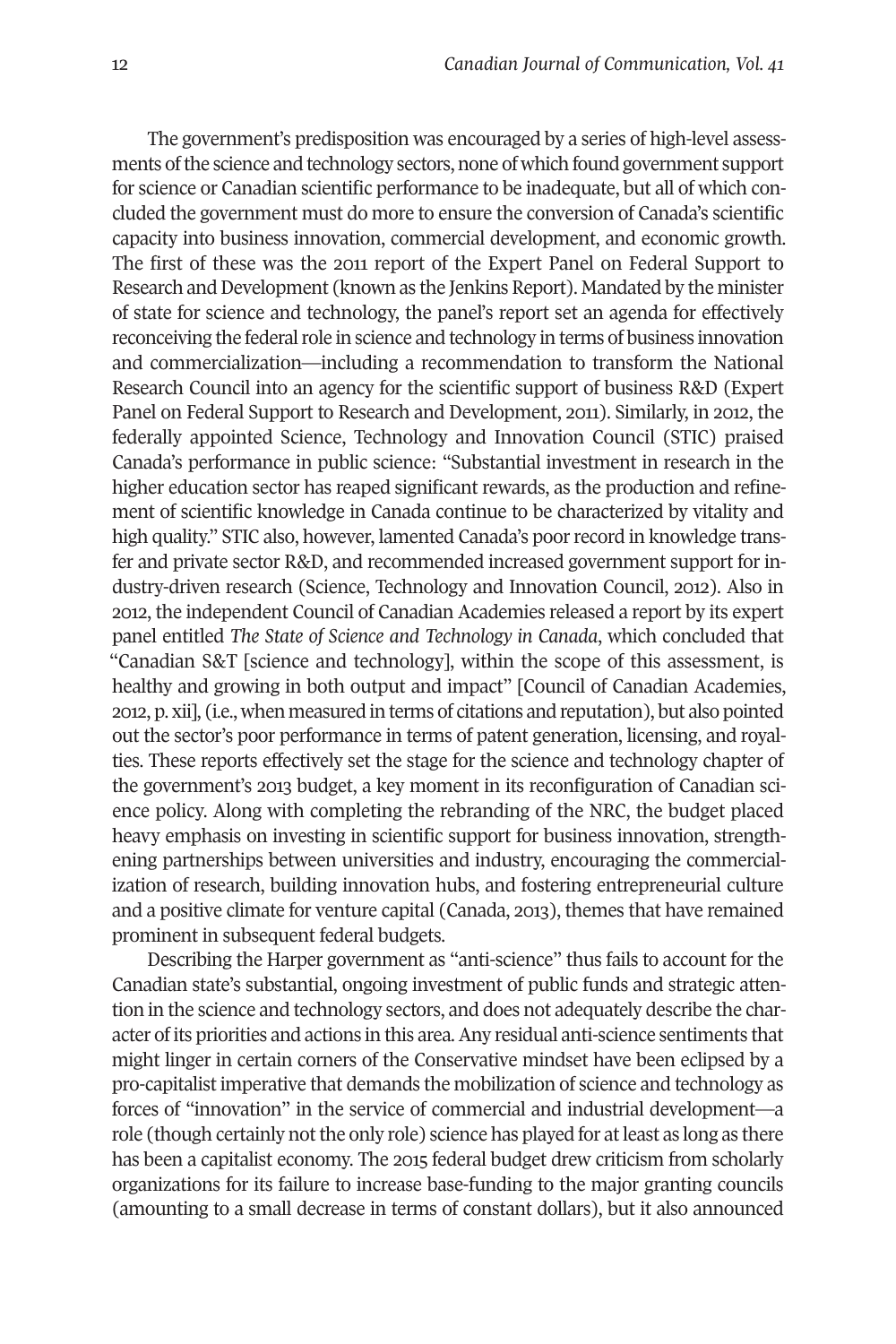several multimillion dollar funding commitments for targeted research programs, university-industry R&D partnerships, the revamped National Research Council, digital research infrastructure, and the Canadian Foundation for Innovation, to name a few (Oliver, 2015). There are good reasons to be critical of a funding structure such as this, which binds scientific research even more closely to the priorities of industry and commerce (Canadian Association of University Teachers 2015). However, to describe this level of investment as "anti-science" is a misnomer, as it clearly constitutes substantial, ongoing material support for scientific research and technological innovation as a mechanism of market-driven economic development. This might be a different kind of science, but it is still science.

#### **The poverty of "anti-science"**

In a culture that has a generally high public regard for science and scientists (Conrad, 1999; Geller, Bernhardt, Gardner, rodgers, & Holtzman, 2005; Hinnant & len-rios, 2009; Nelkin, 1995; Ward & Jandciu, 2008), the strategic value of characterizing one's political opponents as "anti-science" is considerable, which probably accounts forthe frequency with which the charge has been invoked by actors across the political spectrum. However, what remains unclear is whether the label "anti-science" describes a view that actually exists in the world, or, even if it does, whetherit can be assigned reliably to a particular position on the political spectrum.In theU.S. context, for example, the attribution of an "anti-science" program to those on the right of the ideological spectrum has continued long after the end of the Bush administration (Liebell, 2013; Otto, 2012). Others have pointed to the progressive left as truly anti-science (Berezow & Campbell, 2012), on account of beliefs that associate cell phone use with brain cancer, vaccines with autism, and various consumer products and medical procedures with assumed hidden risks to one's health and the environment (Otto, 2012). In Canada, a prominent conservative columnist recently asked why the Harper government's apparent war on science has received so much coverage in the media, while progressive anti-science sentiments pass with little criticism. She wonders why, in face of environmentalists' refusal to recognize the "proof" of the safety of pipelines and fracking, it is nonetheless conservatives "who are generally condemned for dogmatically refusing to embrace science" (Wente, 2014, n.p.).

At a minimum, the "anti-science" label is intended to describe people or groups that are hostile toward science itself (Holton, 1993). However, while both the climate change denier and the "anti-vaxxer" are accused of being anti-science, research indicates that holders of such beliefs, regardless of political identity, are not actually hostile toward science. For example, the Pew research Center (2009) has found no evidence to link the disbelief in evolution or denial of climate change to higher levels of negativity toward science and scientists. Furthermore, a study (Kahan, 2014a) by Yale University's Cultural Cognition Program that focused on vaccines and risk perception found, "There was no meaningful relationship between political outlooks and vaccine-risk perceptions. On the contrary, Democrats as well as Republicans saw vaccine risks as low and vaccine benefits as high." The same study notes that using the "antiscience" trope to discredit another's beliefs can actually produce a polarization of views that would not otherwise exist. As dan Kahan describes, "while the 'anti-sci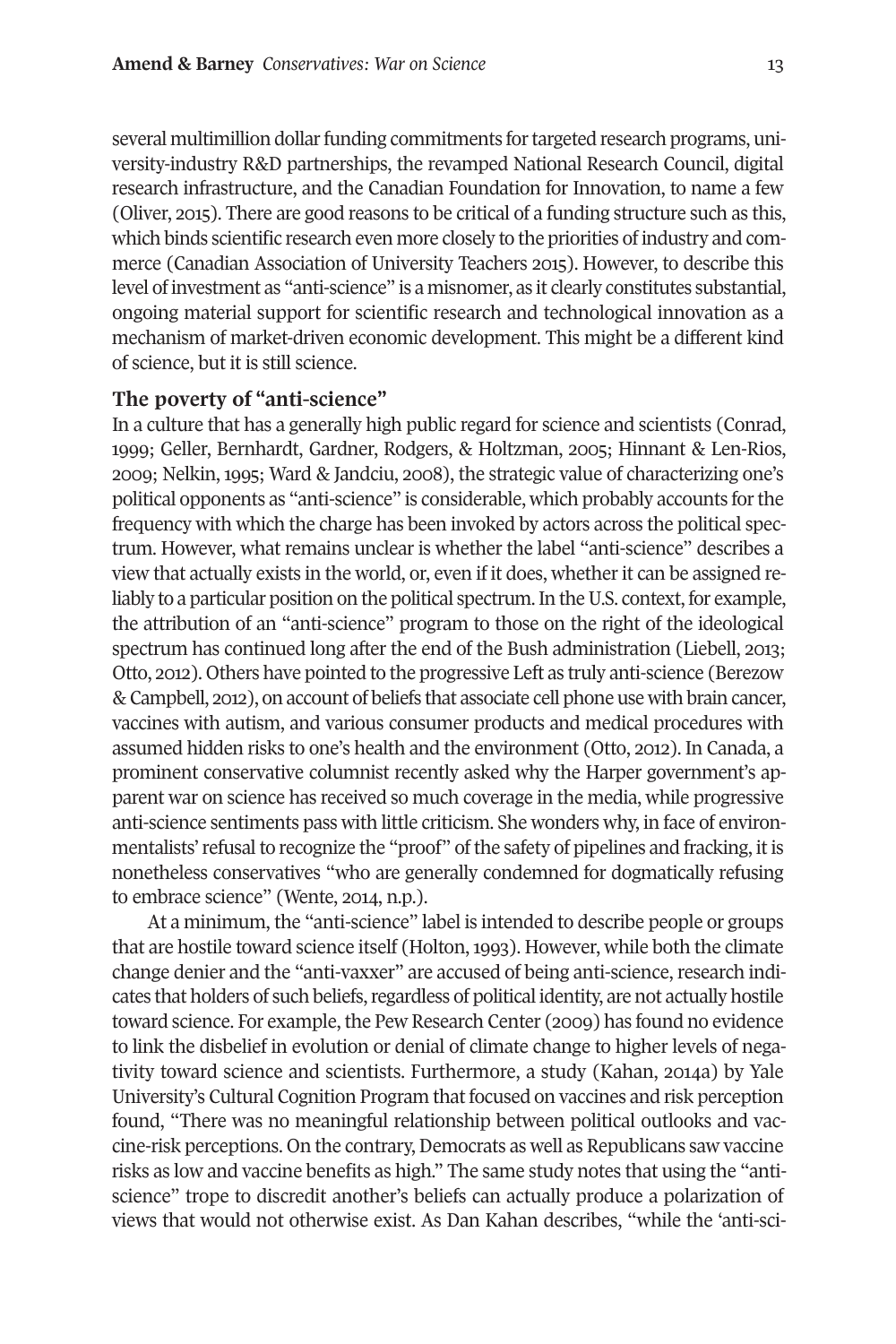ence trope' currently lacks any empirical foundation, asserting it anyway might well help to foster the sorts of public divisions that inform other issues in which dueling partisans hurl the 'anti-science' epithet at one another" (Kahan, 2014b, n.p.). In other words, the rhetorical value of the anti-science label exceeds its descriptive value by a significant margin.

The discrepancy between the descriptive and rhetorical value of the anti-science charge comes atthe expense of more robust public debate concerning the relationship between science, politics, and public policy. Gerald Holton (1993) makes a similar point: "The term *anti-science* can lump together too many, quite different things that have in common only that they tend to annoy or threaten those who regard themselves as more enlightened" (p. 146). Furthermore, as Jack Stilgoe (2012) observes, "'anti-science' is a term that is imaginary and unhelpful. It describes almost nobody and it gets us nowhere." He goes on to point out that the problem with climate change deniers is not that they are anti-science (whatever that might mean), but that they are opposed to environmental protection and the limits on industrial activity and consumption it entails. By the same token, we might say the virtue of those seeking a meaningful and effective policy response to the facts of climate change is not that they are "pro-science," but that they are committed to decreasing the contribution of human activity to global warming and to inhabiting the planet in a more sustainable way. The question arises: is it better for these two opposing camps to confront each other in the public arena over their real political differences, or over an imagined one? In this sense, the phrase "anti-science" does more to obscure these differences and defer their confrontation than it does to expose and engage them.

There is an important debate to be had in Canada (as in most other societies with advanced capitalist economies) about the orientation and organization of scientific inquiry, research, and knowledge production in relation to industry, state, and civil society, and how public policy in these areas can be configured to best serve the public interest. The record of the Harper government clearly demonstrates that Canadian Conservatives have strong and determined positions on these issues that correspond to their broader ideological commitments. We have tried to show that "anti-science" is an inaccurate label for these positions, however effective it might be in mobilizing political opposition. Furthermore, it also undermines the possibility of engaging in substantial consideration ofthe several alternative ways in which science could be aligned with the public interest. Such consideration, and the debate it would necessarily entail, is premised on an understanding that science is always, and always has been, bound up in the social and political priorities of the historical, cultural, and institutional settings in which it takes place (Jasanoff, 2004; Proctor, 1991). By contrast—in their efforts to capitalize on the rhetorical efficiency of the "anti-science" label as a proxy for what might be described more accurately as the structural transformation of science along neoliberal lines—critics of the Harper government promote an untenable conception of science that imagines it can and should be devoid of political influence or implication.

A representative example of this tendency is Chris Turner's (2013) *The War on Science*. The book does an excellentjob documenting the Harper government's record on science and signalling its implications: "the Canadian government has instigated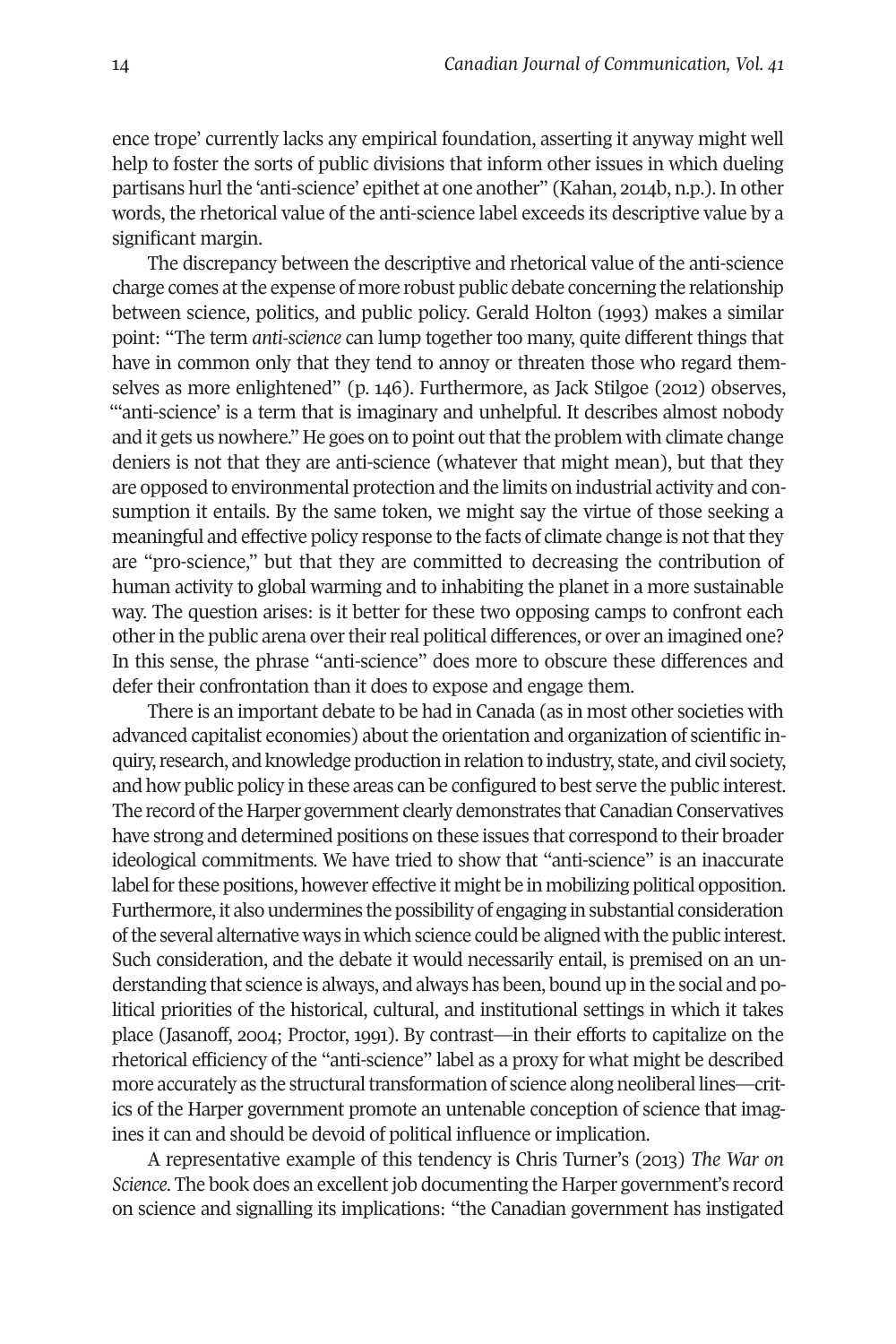a systematic, sustained campaign … to cripple its ability to detect and respond to [climate change] crises, to monitor environmental damage and deal with disasters, even to conduct and communicate basic science in the public interest" (p. 20). As Turner observes, forthis government, "[t]he purpose ofresearch—of science generally—is to create opportunities for industry, and the purpose of government is to assist in that process in whatever way it can" (p. 112). However, in construing this as comprising a "war on science," Turner invokes an account of the practice, role, and history of science that is equally ideological.

In Turner's (2013) account, modern Canada was founded upon an "evidencebased social contract" in which "scientific evidence existed outside of [the] cacophonous arena of competing opinions. The parameters of [political] debate were established by observable, verifiable, peer-reviewable reality, not by political expediency or strategic advantage" (p. 3). Turner acknowledges science took hold on the North American continent as part of the colonial project to render the territory's natural resources knowable and available for commercial exploitation (see Zeller, 1987). However, this mercantilist orientation gradually gave way to what Turner (2013) describes as the "enlightened" tradition in Canadian science. In this view, "the light of reason and the revelations of science would form the foundations of public policy, implemented by a law-making body well-informed by the best scientific expertise and objective data it could obtain … when it came to writing laws, managing departments, and conducting research in the public interest, reason and evidence would trump ideological arguments and short-term political goals" (pp. 53-54). Despite the privileged role posited for scientific knowledge in relation to government in this account, it is still presented as somehow above and beyond politics, its practitioners cast as heroically rational and free of political implication: "They place the highest value on reasoned argument and cloistered study, proceeding from the core belief that scientific evidence, objectively gathered and impartially analyzed, must always trump opinion and argument and shouted slogan in the establishment of what is true and reasonable and which courses of action best serve the public interest" (p. 2), which was confirmed for Turner (2013) in the 2012 "death of evidence" protest, by its "simple assertion that scientific evidence was sacrosanct, that the final arbiters of truth toiled not in the House of Commons but in the laboratory" (p. 4).

There is not very much in this account of a foundational "evidence-based social contract" (Turner, 2013, p. 3) that could withstand scrutiny by historians of science, social studies of science and technology, or even a critical social or environmental history of Canada. Such an account reifies almost every binary these bodies of scholarship have taught us to deconstruct: the objective and subjective conditions and outcomes of knowledge claims (Daston & Galison, 2007; Porter, 1996); pure and applied forms of science (Fleck, 1979; Latour, 1988); the laboratory and the social worlds in which it is situated (latour & Woolgar, 1986; Shapin & Shaeffer, 1985); commerce and enlightenment (Latour, 1993; Stengers, 2000); evidence and opinion (Daston  $\&$ Galison, 2007; Haraway 1997; Shapin & Shaeffer,1985); expertise and politics (Callon, lascoumes, & Barthe, 2011; Goldman & Nadasdy, 2011; latour, 2013). It also effaces the actual history of science in Canada, in which various progressive and destructive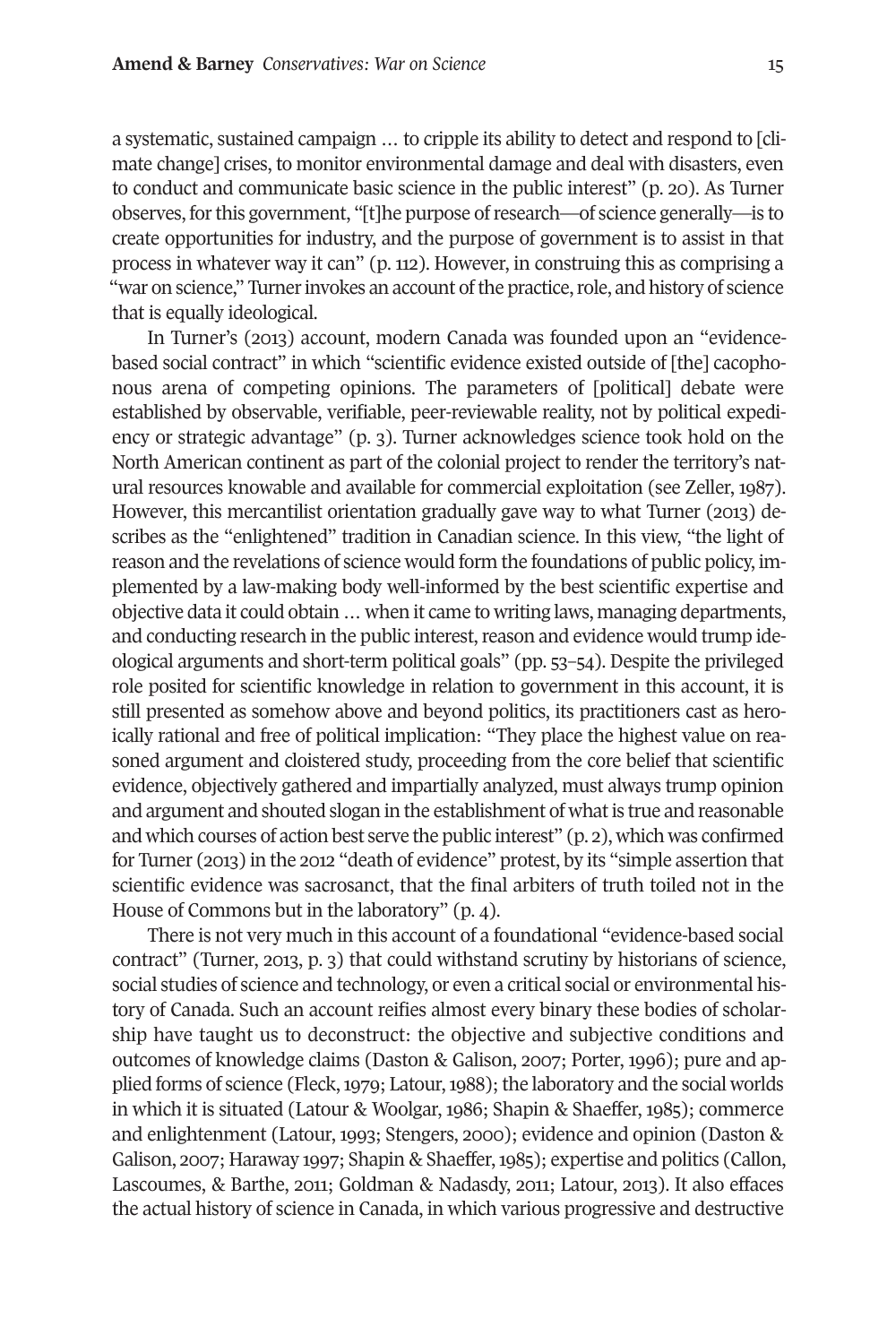intentions and outcomes have fallen differentially on those who have been targets of the "enlightenment" prescribed by what is "true and reasonable." To raise but one example, Turner (2013) celebrates the various agencies of agricultural science established by the state in the nineteenth century that "helped turn Canada into one of the world's most abundant breadbaskets" (p. 51), but nowhere acknowledges the role science played in the dispossession and starvation of the Indigenous peoples upon whose lands modern prairie agriculture was erected—populations that would later become the unwilling subjects of scientific experimentation in the field of nutrition (Daschuck, 2014; Mosby, 2013; Savage, 2012). Moreover, the complicity of scientific knowledge production in the extractive project of Canadian modernity has not been restricted to the early days of Western settlement. In her comprehensive study of the development of hydro-electricity in northern Québec, Caroline Desbiens (2013) demonstrates that, starting in the 1970s, state-sponsored science has explicitly constructed the territory as an "open-air laboratory" to generate knowledge in aid of "large-scale resource exploitation." As she describes:

public understanding of the region has been rewritten in the language of Western science, and, as a result, local knowledge of the area has been marginalized … the dominant framing of northern Quebec in the language of science, narrowly understood to be outside the purview of indigenous modes of knowledge production, has diminished the diversity of environmental knowledges and perspectives on the land. (pp. 138–140)

Indigenous peoples have both epistemological and material reasons to be skeptical of Enlightenment science (deloria, 2007; Seth, 2009). How, for example, does an "evidence-based social contract" account for Indigenous people who refuse to provide samples of genetic material for research (Muller, 2009)? Are they, in the same vein as the Conservatives, "anti-science" and therefore retrograde? If the Conservatives are "anti-science" does that make their critics "pro-science" and, if so, does this require them to also take sides against these Indigenous critics of science? Such are the corners into which the rhetoric of "anti-science" paints us.

Similarly, it is a curious defense of democracy that aggressively champions "the laboratory" as the "final arbiter of truth," such that all the processes of mediation, translation, and deliberation that are required to make evidence legible and actionable should give way to a straightforward regime of implementation of scientific findings. In this case, the argument against "anti-science" takes on the appearance of a technocratic argument against democratic politics itself, which is clearly not the intention of critics such as Turner (2013).When the campaign True North Smart and Free advocates for "making decisions based on evidence, not politics," declares that "science makes our country strong" and warns that this strength is being "undermined by politics," and promotes "candidates who will choose evidence over politics" (True North Smart + Free, n.d., n.p.), it adopts an anti-politics posture that is as alarming from a democratic perspective as the anti-science position it contests.It also misconstrues the relationship between science and politics. Science arises in political settings that cannot help butinfluence its course; its methods, instruments, and language bear decisively on the quality of the knowledge it makes known (Harding, 1993). Acting on this knowledge requires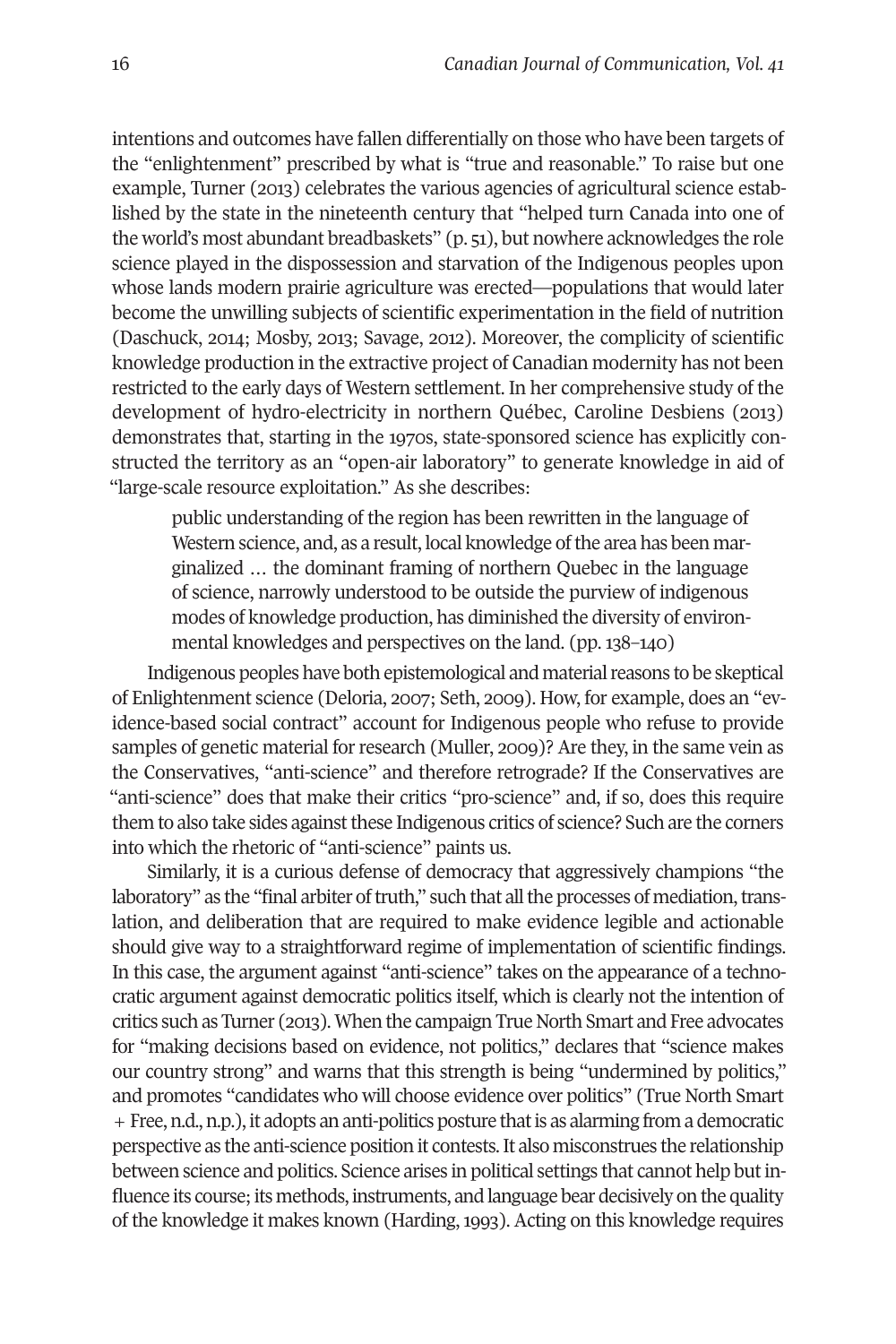political translation and mediation. The outcome of such action always has implications for human relationships and practices, and forthe distribution of benefits and possibilities (Harding, 2008). This is as true for progressives as it is for conservatives.

#### **Conclusion**

Our aim in this article has not been to excuse the Harper government for its record on science—its cuts and closures, its censorship, its placement of knowledge production in the service of capital—nor to minimize the extent of its environmental irresponsibility, its reckless promotion of extractive industries in the face of climate change, or its shameful treatment of scientists employed in the public interest. Instead it has been merely to argue that "anti-science" is a poor way to describe all of this. The Harper government has intensified the structural adjustment of science in Canada along neoliberal lines, such that it is more closely aligned with industrial development and commerce, and has diminished the capacity of science to promptregulatory oversight and intervention in markets. The Canadian state remains heavily invested in scientific research and technological development as a constitutive feature of its identity and its political economy. Describing this situation as "anti-science" probably has strategic benefits, but it comes at the expense of a more precise reckoning with the politics actually driving these measures, and entails promotion of an ideal of science abstracted from culture, politics, and history. In both these respects, the deployment of anti-science rhetoric risks undermining the prospect of public and political deliberation upon the many alternative ways in which science and other forms of knowledge production might be organized and oriented to serve diverse interests and communities.

#### **Acknowledgments**

The authors gratefully acknowledge support forthis research provided by the Canada Research Chairs program, the Social Sciences and Humanities Research Council of Canada, and Media@McGill. Special thanks for Marilyn Bittman for her outstanding editorial assistance.

#### <span id="page-17-0"></span>**Note**

1. This and subsequent figures are rounded, and expressed in constant 2007 Canadian dollars.

#### **Websites**

Evidence for Democracy, <www.evidencefordemocracy.ca> Public Science, <www.publicscience.ca> True North Smart + Free, <www.truenorthsmartandfree.ca>

#### **References**

- Allen, Kate. (2013, May 7). National Research Council "open for business," Conservative government says. *Toronto Star*. Url: [http://www.thestar.com/news/canada/2013/05/07/national](http://www.thestar.com/news/canada/2013/05/07/national_research_council_open_for_business_conservative_government_says.html) [\\_research\\_council\\_open\\_for\\_business\\_conservative\\_government\\_says.html\[](http://www.thestar.com/news/canada/2013/05/07/national_research_council_open_for_business_conservative_government_says.html)August11, 2014].
- Amber, Arnold. (2015). Worst government ever*. Review of Freedom of Expression in Canada: 2014- 2105*. Ottawa, ON: Canadian Journalists for Freedom of Expression, pp. 24–25. Url: <https://cjfe.org/2015review> [May 21, 2015].
- Ashman, Keith, & Baringer, Phillip. (2001). *After the science wars: Science and the study of science.* New York, NY: Routledge.
- Atkinson-Grosjean, Janet. (2006). *Public science, private interests: Culture and commerce in Canada's networks of centres of excellence*. Toronto, ON: University of Toronto Press.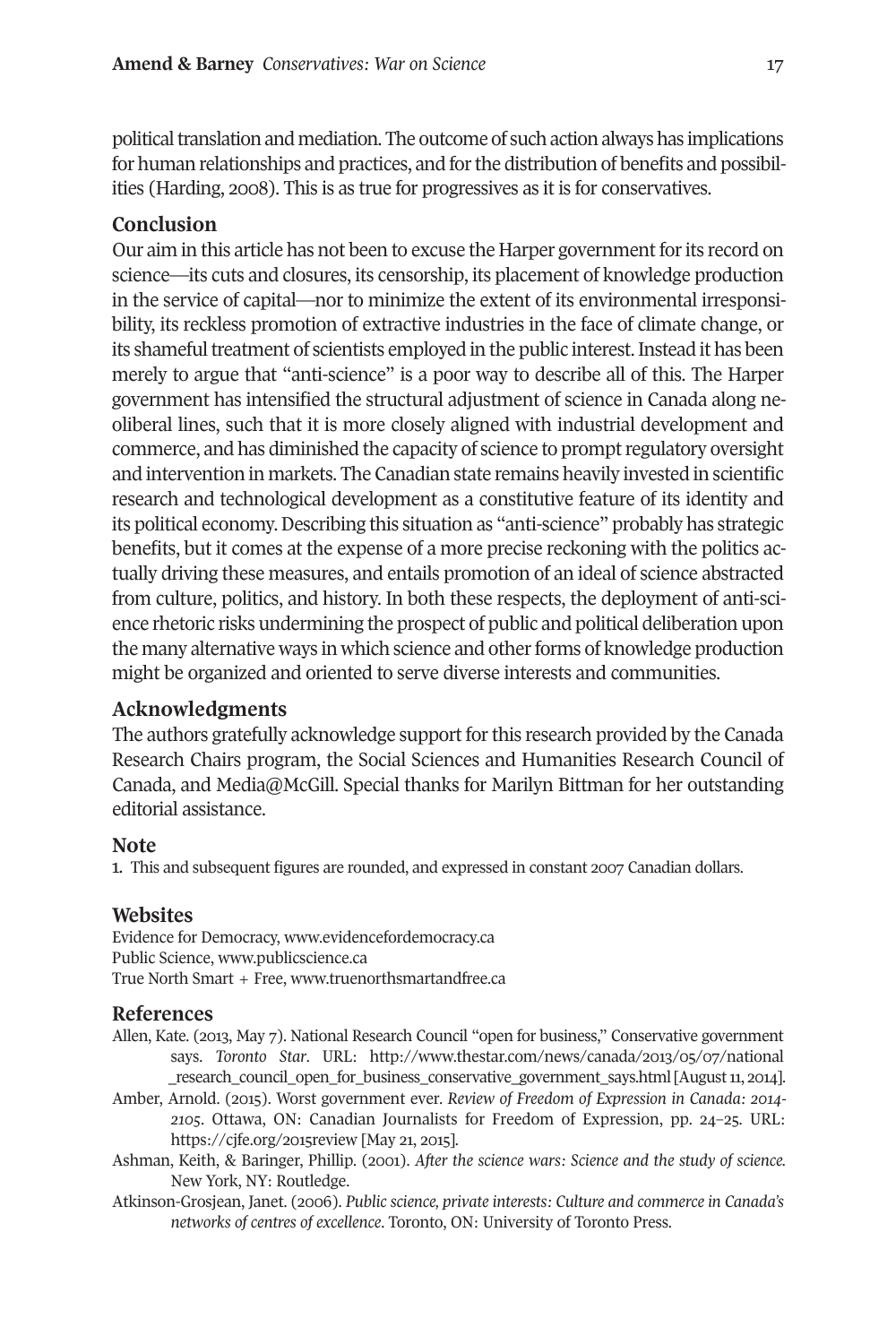- Barney, Darin. (2002). The impossibility of conservatism: The discourse of new Right ideology. In S. devereaux Ferguson & l.r. Shade (Eds.), *Civic discourse and cultural politics in Canada: A cacophony of voices* (pp. 169–183). Norwood, NJ: Ablex.
- Barney, darin. (2007). The culture of technology in Canada. *Canadian Issues/Thèmes Canadiens*, Winter, 28–31.
- Bell, Alice. (2012, July 11). Why Canada's scientists need our support. *The Guardian*. Url: [http://www](http://www.theguardian.com/commentisfree/2012/jul/11/canada-scientists-strike-protests) [.theguardian.com/commentisfree/2012/jul/11/canada-scientists-strike-protests](http://www.theguardian.com/commentisfree/2012/jul/11/canada-scientists-strike-protests) [August11, 2014].
- Berezow, Alex, & Campbell, Hank. (2012). *Science left behind: Feel-good fallacies and the rise of the anti-scientific left.* New York, NY: Public Affairs.
- Berlin, Isaiah. (2013). The counter-Enlightenment. In I. Berlin, H. Hardy, & M. lilla (Eds.), *Against the current: Essays in the history of ideas, second edition* (pp. 1–31). Princeton, NJ: Princeton University Press.
- Callon, Michel, lascoumes, Pierre, & Barthe, Yannick*.* (2011) *Acting in an uncertain world: An essay on technical democracy*. Cambridge, MA: MIT Press.
- Canada. department of Finance. (2013). *Jobs, growth and long-term prosperity: Economic action plan*. Ottawa, ON: Department of Finance. URL: [http://www.budget.gc.ca/2013/home-accueil](http://www.budget.gc.ca/2013/home-accueil-eng.html)[eng.html](http://www.budget.gc.ca/2013/home-accueil-eng.html) [August 11, 2014].
- Canadian Association of University Teachers (CAUT). (2013, April 21). *Canada'sscientists urge government to "Get Science Right."* Url: [http://www.caut.ca/news/2013/04/25/canada-s-scientists](http://www.caut.ca/news/2013/04/25/canada-s-scientists-urge-government-to-get-science-right-) [-urge-government-to-get-science-right-](http://www.caut.ca/news/2013/04/25/canada-s-scientists-urge-government-to-get-science-right-) [August 11, 2014].
- Canadian Association of University Teachers. (2015). *Statement regarding the 2015 federal budget*. Url: [http://www.caut.ca/docs/default-source/briefs/caut-budget-2015-fina-submission.pdf](http://www.caut.ca/docs/default-source/briefs/caut-budget-2015-fina-submission.pdf?sfvrsn=4) [?sfvrsn=4](http://www.caut.ca/docs/default-source/briefs/caut-budget-2015-fina-submission.pdf?sfvrsn=4) [May 15, 2015].
- Canadian Journalists for Free Expression (2015, May 5). *Sixth Annual Review of Free Expression in Canada, 2014-2015.* URL: https://cjfe.org/sites/default/files/2015Review/2015\_Review Double.pdf [September 14, 2015].
- Canadian Science Writers' Association. (2012, February 16). *Prime Minister, please unmuzzle the scientists.* Url: [http://sciencewriters.ca/2012/02/16/prime-minister-please-unmuzzle-the](http://sciencewriters.ca/2012/02/16/prime-minister-please-unmuzzle-the-scientists/) [-scientists/](http://sciencewriters.ca/2012/02/16/prime-minister-please-unmuzzle-the-scientists/) [August 11, 2014].
- CBC News. (2008, January 25). Scientists lament closing of key advisory office. *CBCNews – Technology and Science.* Url: [http://www.cbc.ca/news/technology/scientists-lament-closing-of-key](http://www.cbc.ca/news/technology/scientists-lament-closing-of-key-advisory-office-1.756700) [-advisory-office-1.756700](http://www.cbc.ca/news/technology/scientists-lament-closing-of-key-advisory-office-1.756700) [August 12, 2014].
- CBC News. (2012, February 28). High arctic research station forced to close. *CBC News – Technology and Science.* Url: [http://www.cbc.ca/news/technology/high-arctic-research-station-forced](http://www.cbc.ca/news/technology/high-arctic-research-station-forced-to-close-1.1171728)[to-close-1.1171728](http://www.cbc.ca/news/technology/high-arctic-research-station-forced-to-close-1.1171728) [August 12, 2014].
- Conrad, Peter. (1999). Uses of expertise: Sources, quotes and voices in the reporting of genetics in the news. *Public Understanding of Science*, 8, 285–302.
- Council of Canadian Academies. (2012). *The state of science and technology in Canada, 2012: Report of expert panel on the state ofscience and technology in Canada*.Url: [http://www.scienceadvice](http://www.scienceadvice.ca/en/assessments/completed/science-tech.aspx) [.ca/en/assessments/completed/science-tech.aspx](http://www.scienceadvice.ca/en/assessments/completed/science-tech.aspx) [August 11, 2014].
- Curry, Bill. (2009, May 11). Global warming critics appointed to science boards. *Globe and Mail*. Url: [http://www.theglobeandmail.com/news/national/global-warming-critics-appointed-to](http://www.theglobeandmail.com/news/national/global-warming-critics-appointed-to-science-boards/article1196058/) [-science-boards/article1196058/](http://www.theglobeandmail.com/news/national/global-warming-critics-appointed-to-science-boards/article1196058/) [May 14, 2015].
- daschuk, James. (2014). *Clearing the plains: Disease, politics of starvation, and the loss of Aboriginal life*. Regina, SK: University of Regina Press.
- daston, lorraine, & Galison, Peter. (2007). *Objectivity*. New York, NY: Zone Books.
- davidson, Andrew. (2012, April 17). Ottawa to slash environment review role. *CBC News – Politics*. Url: <http://www.cbc.ca/news/politics/ottawa-to-slash-environment-review-role-1.1158340> [August 13, 2014].
- de Souza, Mike. (2013, August 20). Federal government, Ontario and think tank extend lifeline to freshwater research site. *Canada.com*. URL: [http://o.canada.com/technology/environment](http://o.canada.com/technology/environment/feds-ontario-and-think-tank-extend-lifeline-to-freshwater-research-site#.UiEUbrOXBgU.twitter) [/feds-ontario-and-think-tank-extend-lifeline-to-freshwater-research-site#.UiEUbrOXBgU](http://o.canada.com/technology/environment/feds-ontario-and-think-tank-extend-lifeline-to-freshwater-research-site#.UiEUbrOXBgU.twitter) [.twitter](http://o.canada.com/technology/environment/feds-ontario-and-think-tank-extend-lifeline-to-freshwater-research-site#.UiEUbrOXBgU.twitter) [August 12, 2014].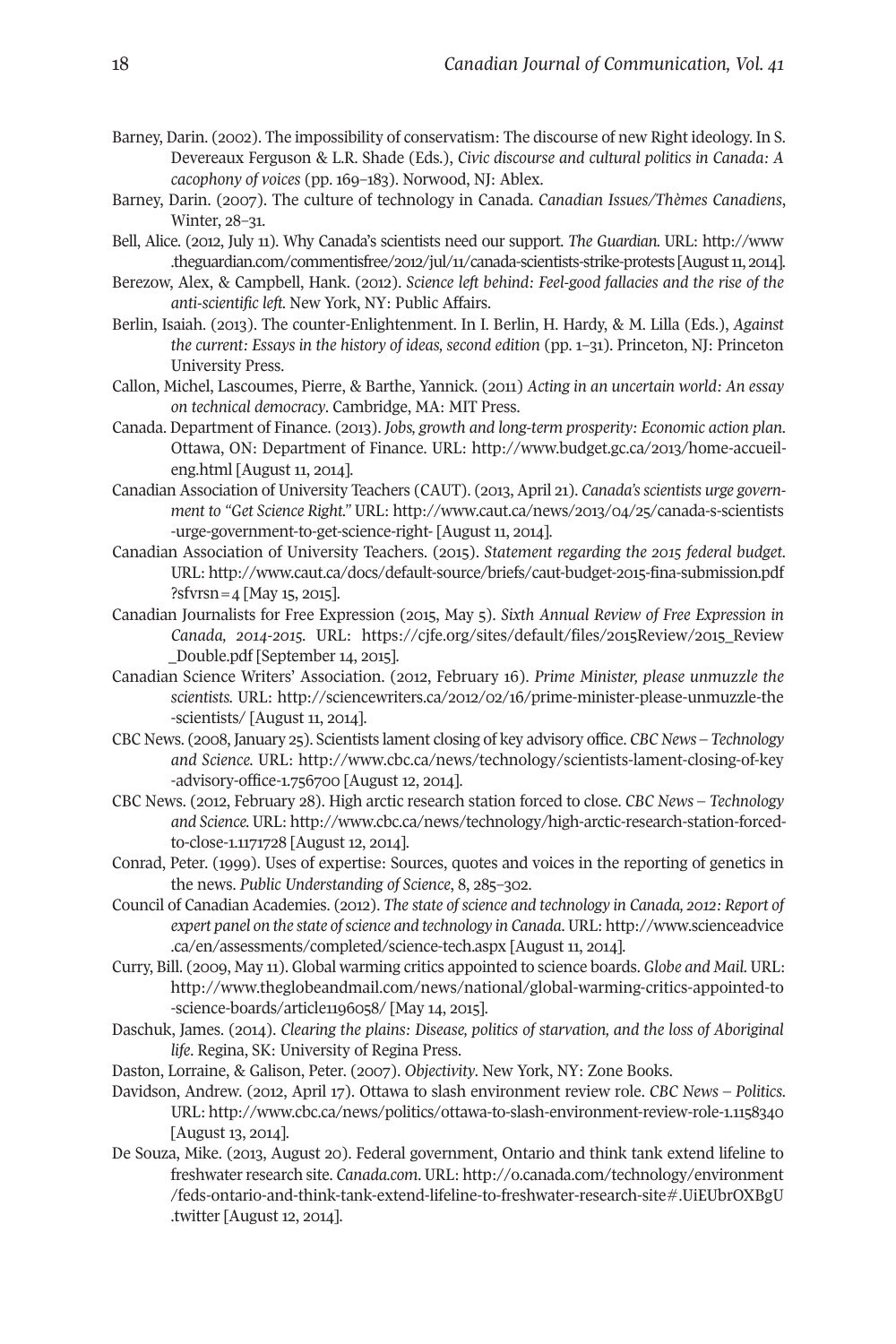- death of Evidence. (2012). *Scientists hold funeral marking the death of evidence – The latest casualty in the war on science*. Url: <http://www.deathofevidence.ca/media> [August 12, 2014].
- desbiens, Caroline. (2013). *Power from the North: Territory, identity, and the culture of hydroelectricity in Quebec.* Vancouver, BC: UBC Press.
- deloria, Vine. (2007). *Red earth, white lies: Native Americans and the myth ofscientific fact*. New York, NY: Scribner.
- democracy Watch. (2013a, February 20). *Groupsfile complaint with federal Information Commissioner calling for investigation of muzzling of federal scientists*. Url: [http://democracywatch.ca](http://democracywatch.ca/20130220-complaint-filed-over-muzzling-scientists/) [/20130220-complaint-filed-over-muzzling-scientists/](http://democracywatch.ca/20130220-complaint-filed-over-muzzling-scientists/) [August 11, 2014].
- democracy Watch (2013b). *Muzzling government scientists: A threat to democracy*. Url: [http://](http://democracywatch.ca/wp-content/uploads/OpenGovReportJan2113.pdf) [democracywatch.ca/wp-content/uploads/OpenGovreportJan2113.pdf](http://democracywatch.ca/wp-content/uploads/OpenGovReportJan2113.pdf) [August 11, 2014].
- douglas, Heather. (2013, April 2). Canadian science under attack. *The Scientist*. Url: [http://www.the](http://www.the-scientist.com/?articles.view/articleNo/34958/title/Opinion�Canadian-Science-Under-Attack/)[scientist.com/?articles.view/articleNo/34958/title/Opinion—Canadian-Science-Under-](http://www.the-scientist.com/?articles.view/articleNo/34958/title/Opinion�Canadian-Science-Under-Attack/)[Attack/](http://www.the-scientist.com/?articles.view/articleNo/34958/title/Opinion�Canadian-Science-Under-Attack/) [August 11, 2014].
- Dupuis, John. (2013, May 20). The Canadian war on science: A long, unexaggerated, devastating chronological indictment. *Science Blogs – Confessions of a Science Librarian.*Url: [http://scienceblogs](http://scienceblogs.com/confessions/2013/05/20/the-canadian-war-on-science-a-long-unexaggerated-devastating-chronological-indictment/) [.com/confessions/2013/05/20/the-canadian-war-on-science-a-long-unexaggerated-devastat](http://scienceblogs.com/confessions/2013/05/20/the-canadian-war-on-science-a-long-unexaggerated-devastating-chronological-indictment/)[ing-chronological-indictment/](http://scienceblogs.com/confessions/2013/05/20/the-canadian-war-on-science-a-long-unexaggerated-devastating-chronological-indictment/) [August 12, 2014].
- Environment Canada. (2007). *Media relations protocol*. Url: [http://thetyee.ca/documents/2010](http://thetyee.ca/Documents/2010/03/31/ENVCANmediarelations2007.pdf) [/03/31/ENVCANmediarelations2007.pdf](http://thetyee.ca/Documents/2010/03/31/ENVCANmediarelations2007.pdf) [August 12, 2014].
- Evidence for Democracy (ED). (2013). *Evidence for democracy.* URL: [https://evidence](https://evidence for democracy.ca) for democracy.ca [September 18, 2015].
- Expert Panel on Federal Support to Research and Development. (2011). *Innovation Canada: A call to* action. URL: http://rd-review.ca/eic/site/033.nsf/vwapj/R-D\_InnovationCanada\_Final-eng .pdf/\$FILE/R-D\_InnovationCanada\_Final-eng.pdf [August 11, 2014].
- Fenton, Cameron. (2012, March 19). Government to gut the Fisheries Act. *Huffington Post Canada – Politics*.Url: [http://www.huffingtonpost.ca/cameron-fenton/canada-fisheries-act\\_b\\_1354226](http://www.huffingtonpost.ca/cameron-fenton/canada-fisheries-act_b_1354226.html) [.html](http://www.huffingtonpost.ca/cameron-fenton/canada-fisheries-act_b_1354226.html) [August 13, 2014].
- Fleck, ludwik. (1979). *The genesis and development of a scientific fact.* Chicago, Il: University of Chicago Press.
- Forrest, Barbara, & Gross, Paul. (2007). *Creationism's Trojan horse: The wedge of intelligent design.* New York, NY: Oxford University Press.
- Galloway, Gloria. (2013, July 21). long-term funding from province confirmed for Experimental lakes Area. *Globe and Mail*. Url: [http://www.theglobeandmail.com/news/politics/long-term](http://www.theglobeandmail.com/news/politics/long-term-funding-from-province-confirmed-for-experimental-lakes-area/article13519369/)[funding-from-province-confirmed-for-experimental-lakes-area/article13519369/](http://www.theglobeandmail.com/news/politics/long-term-funding-from-province-confirmed-for-experimental-lakes-area/article13519369/) [August 12, 2014].
- Gatehouse, Jonathon. (2013, May 3). When the science goes silent*. Maclean's*. Url: [http://www](http://www.macleans.ca/news/canada/when-science-goes-silent/) [.macleans.ca/news/canada/when-science-goes-silent/](http://www.macleans.ca/news/canada/when-science-goes-silent/) [August 11, 2014].
- Geller, Gail, Bernhardt, Barbara A., Gardner, Mary, rodgers, Joann, & Holtzman, Neil A. (2005). Scientists' and science writers' experiences reporting genetic discoveries: Toward an ethic of trust in science journalism. *Genetics in Medicine*, *7*(3), 198–205.
- Gibbons, Michael, limoges, Camille, Nowotny, Helga, Schwartzman, Simon, Scott, Peter, & Trow, Martin. (1994). *The new production of knowledge: The dynamics of science and research in contemporary societies*. london, UK: SAGE.
- Globe and Mail. (2013, June 8). How Harper and Obama are alike. *Globe and Mail,* p. F9.
- Goldman, Mara J., Nadasdy, Paul, & Turner, Matthew d. (Eds.). (2011).*Knowing nature: Conversations at the intersection of political ecology and science studies*. Chicago, Il: University of Chicago Press.
- Gross, Paul r., & levitt, Norman. (1994). *Higher superstition*: *The academic Left and its quarrel with* science. Baltimore, MD: Johns Hopkins University Press.
- Haraway, Donna. (1997). *Modest\_Witness@Second\_Millennium.FemaleMan©Meets\_OncoMouse™: Feminism and technoscience*. New York NY: Routledge.
- Harding, Sandra. (1993). *The racial economy ofscience: Toward a democratic future*. Bloomington, IN: Indiana University Press.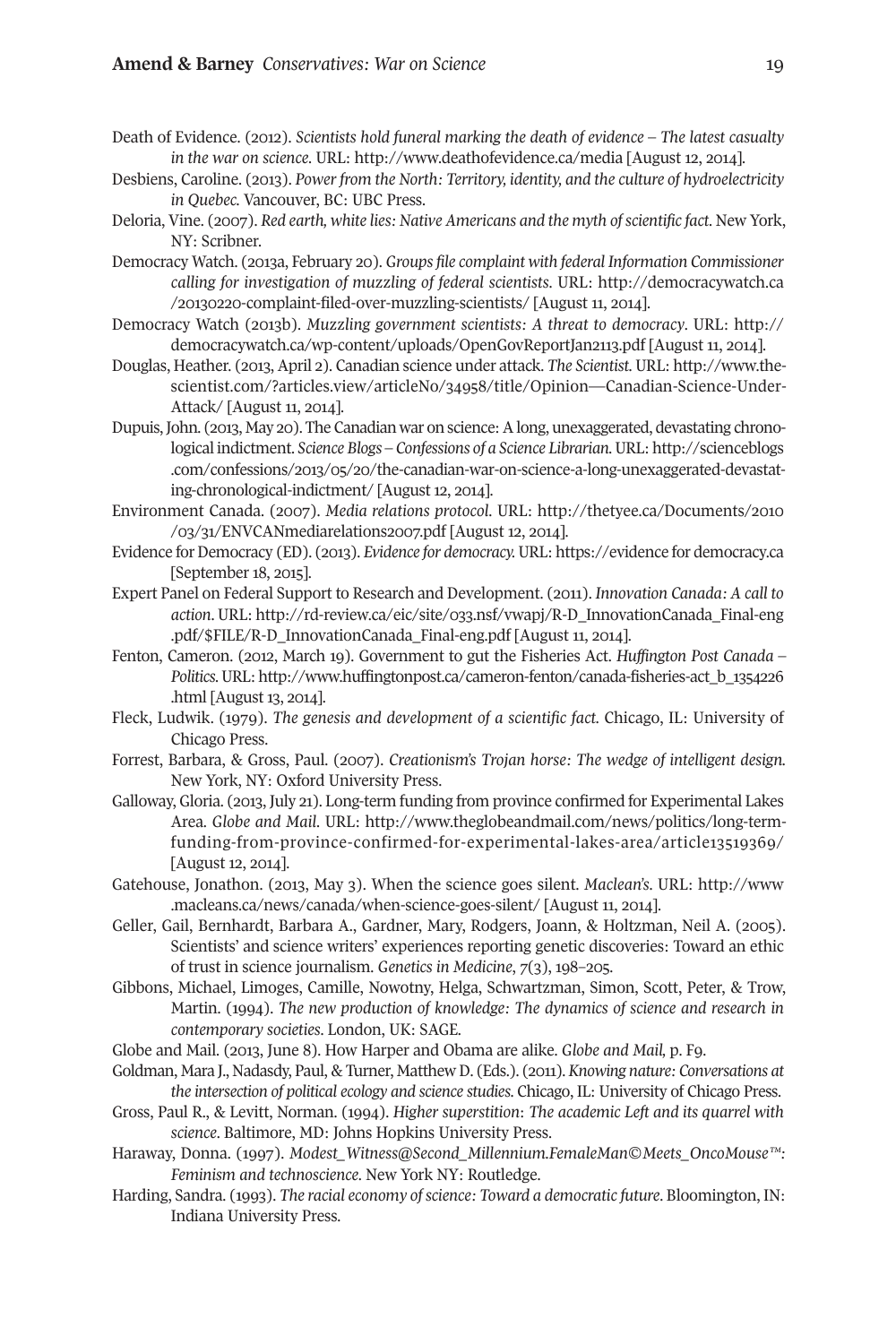- Harding, Sandra. (2008). *Sciences from below: Feminism, postcolonialities, and modernities*. durham, NC: Duke University Press.
- Harvey, david. (2007). *A brief history of neo-liberalism*. Oxford, UK: Oxford University Press.
- Hinnant, Amanda, & Len-Rios, Maria E. (2009). Tacit understanding of health literacy: Interview and survey research with health journalists. *Science Communication*, *31*(1), 84–115.
- Holmes, Bob. (2013). How Canada's green credentials fell apart. *New Scientist*, October 22, 2013. Url: [http://www.newscientist.com/article/mg21328585.900-how-canadas-green-credentials-fell](http://www.newscientist.com/article/mg21328585.900-how-canadas-green-credentials-fell-apart.html#.U-k0VEjY8fE)[apart.html#.U-k0VEjY8fE](http://www.newscientist.com/article/mg21328585.900-how-canadas-green-credentials-fell-apart.html#.U-k0VEjY8fE) [August 11, 2014].
- Holton, Gerald. (1993). *Science and anti-science*. Cambridge, MA: Harvard University Press.
- Hume, Mark. (2012, October 26).Austerity measures threaten to sink salmon biologistjobs. *Globe and Mail*. Url: [http://www.theglobeandmail.com/news/british-columbia/austerity-measures](http://www.theglobeandmail.com/news/british-columbia/austerity-measures-threaten-to-sink-salmon-biologist-jobs/article4677593/) [-threaten-to-sink-salmon-biologist-jobs/article4677593/](http://www.theglobeandmail.com/news/british-columbia/austerity-measures-threaten-to-sink-salmon-biologist-jobs/article4677593/) [August 12, 2014].
- Industry Canada. (2007). *Mobilizing science and technology to Canada's advantage*. Url: <https://www.ic.gc.ca/eic/site/icgc.nsf/eng/00871.html> [August 12, 2014].
- Institute for research on Public Policy/Nanos research. (2012). *Trust and priority map*. Url: [http://www.nanosresearch.com/library/polls/POlNAT-W12-T566E.pdf](http://www.nanosresearch.com/library/polls/POLNAT-W12-T566E.pdf) [August 19, 2014].
- Jasanoff, Sheila. (Ed.). (2004). *States of knowledge: The co-production of science and social order*. London, UK: Routledge.
- Kahan, Dan M. (2014a). Vaccine risk perceptions and ad hoc risk communication: An empirical assessment. *CCP Risk Perception Studies Report*, *17*. Url: <http://ssrn.com/abstract=2386034> [February 27, 2015].
- Kahan, dan M. (2014b). Vaccines and the anti-science trope. *Cultural Cognition Project.* Url: [http://](http://www.culturalcognition.net/vaccines-global-warming-evolu/) [www.culturalcognition.net/vaccines-global-warming-evolu/](http://www.culturalcognition.net/vaccines-global-warming-evolu/) [February 27, 2015].
- Klinkenborg, Verlyn. (2013, September 21). Silencing scientists.*New York Times*. Url: [http://www.ny](http://www.nytimes.com/2013/09/22/opinion/sunday/silencing-scientists.html?_r=0)[times.com/2013/09/22/opinion/sunday/silencing-scientists.html?\\_r=0](http://www.nytimes.com/2013/09/22/opinion/sunday/silencing-scientists.html?_r=0) [August 11, 2014].
- latour, Bruno. (1988). *Science in action: How to follow scientists and engineers through society*. Cambridge, MA: Harvard University Press.
- latour, Bruno. (1993). *We have never been modern.* Cambridge, MA: Harvard University Press.
- latour, Bruno. (2013). *An inquiry into modes of existence: An anthropology of the moderns*. Cambridge, MA: Harvard University Press.
- latour, Bruno, & Woolgar, Steve. (1986). *Laboratory life: The construction ofscientific facts*. Princeton, NJ: Princeton University Press.
- Lave, Rebecca, Mirowski, Philip, & Randalls, Samuel. (2010). Introduction: STS and neoliberal science. *Social Studies of Science, 40*(5), 659–675.
- laycock, david. (2001). *The new right and democracy in Canada: Understanding reform and the Canadian Alliance.* Oxford, UK: Oxford University Press.
- liebell, Susan. (2013). *Democracy, intelligent design and evolution: Science for Citizenship*. New York, NY: Routledge
- linnitt, Carol. (2013). Harper's attack on science: No science, no evidence, no truth, no democracy. *Academic Matters: The Journal of Higher Education*, May 2013. Url: [http://www](http://www.academicmatters.ca/2013/05/harpers-attack-on-science-no-science-no-evidence-no-truth-no-democracy/) [.academicmatters.ca/2013/05/harpers-attack-on-science-no-science-no-evidence-no-truth-no](http://www.academicmatters.ca/2013/05/harpers-attack-on-science-no-science-no-evidence-no-truth-no-democracy/)[democracy/](http://www.academicmatters.ca/2013/05/harpers-attack-on-science-no-science-no-evidence-no-truth-no-democracy/) [August 12, 2014].
- Magnuson-Ford,Karen,&Gibbs,Katie. (2014).*Can scientistsspeak?*Url:[https://evidencefordemocracy](https://evidencefordemocracy.ca/sites/default/files/reports/Can%20Scientists%20Speak_.pdf) [.ca/sites/default/files/reports/Can%20Scientists%20Speak\\_.pdf](https://evidencefordemocracy.ca/sites/default/files/reports/Can%20Scientists%20Speak_.pdf) [May 21, 2015].
- Mancini, Melissa. (2013, April 30). Science cuts and muzzling in Canada: How Conservatives reshaped a discipline. *Huffington Post Canada*. Url: [http://www.huffingtonpost.ca/2013/04](http://www.huffingtonpost.ca/2013/04/30/science-cuts-muzzling-canada-conservatives_n_3112348.html) [/30/science-cuts-muzzling-canada-conservatives\\_n\\_3112348.html](http://www.huffingtonpost.ca/2013/04/30/science-cuts-muzzling-canada-conservatives_n_3112348.html) [August 11, 2014].
- McKnight, Peter. (2011, July 9). A deadly disdain for science. *The Vancouver Sun*. Url: [http://www2.canada.com/vancouversun/columnists/story.html?id=60e5819d-7311-49f9-](http://www2.canada.com/vancouversun/columnists/story.html?id=60e5819d-7311-49f9-9348-7daf44e80f06&p=1) [9348-7daf44e80f06&p=1](http://www2.canada.com/vancouversun/columnists/story.html?id=60e5819d-7311-49f9-9348-7daf44e80f06&p=1) [August 12, 2014].
- McKnight, Peter. (2012, July 14). Canada's reality suffers from Tory spin. *The Vancouver Sun.* Url: [http://www2.canada.com/vancouversun/news/editorial/story.html?id=83bd5ac4-ffc1-4f49](http://www2.canada.com/vancouversun/news/editorial/story.html?id=83bd5ac4-ffc1-4f49-a781-669817f1658f&p=1) [a781-669817f1658f&p=1](http://www2.canada.com/vancouversun/news/editorial/story.html?id=83bd5ac4-ffc1-4f49-a781-669817f1658f&p=1) [August 12, 2014].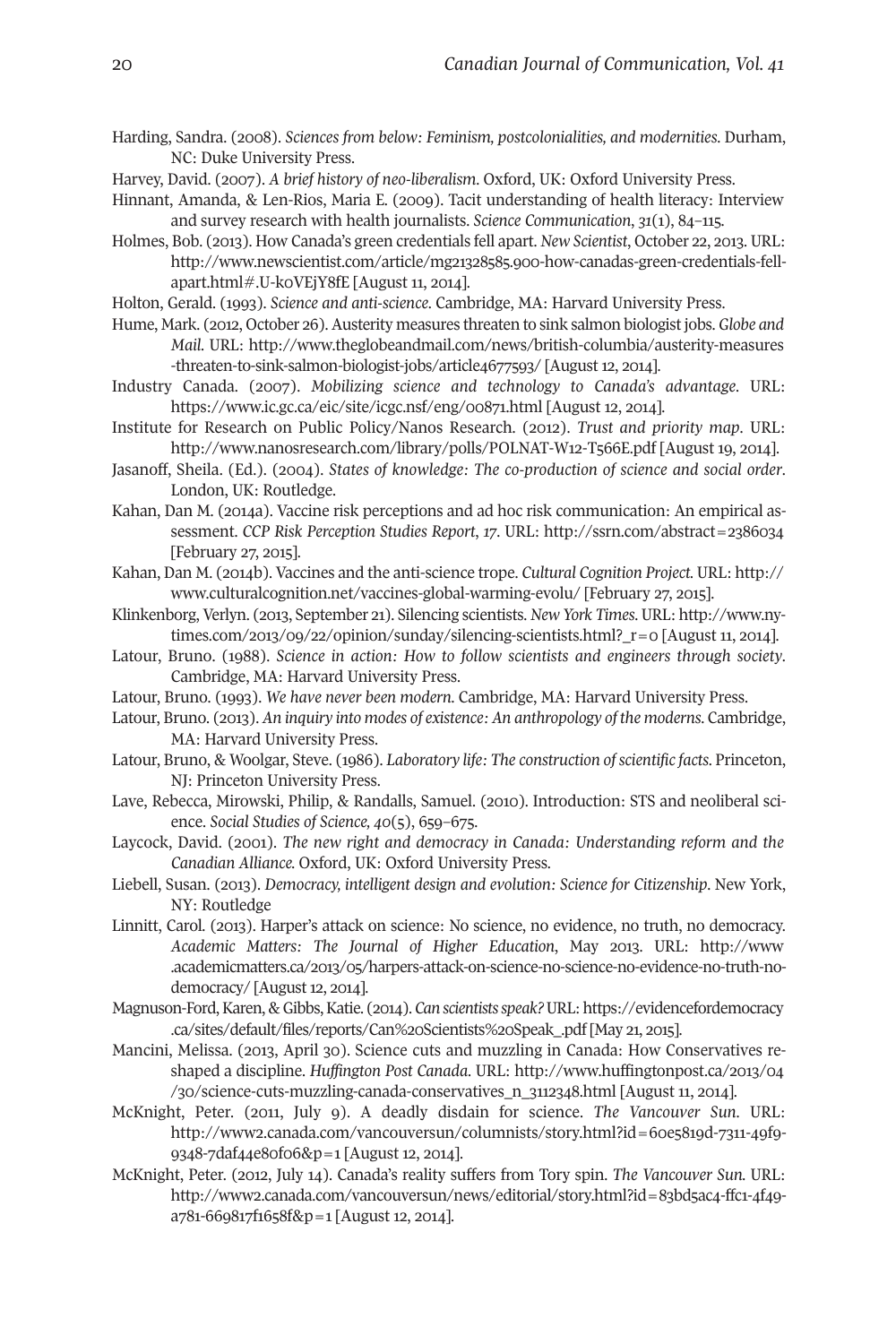Mooney, Chris. (2006). *The Republican war on science*. New York, NY: Basic Books

- Mosby, Ian. (2013). Administering colonial science: Nutrition research and human biomedical experimentation in Aboriginal communities and residential schools, 1942–1952. *Histoire sociale/ Social history*, *46*(91), 145–172.
- Muller, Adam. (2009). Asking too much, receiving too little: Indigenous identity and the aims of science. *Topia: Canadian Journal of Cultural Studies*, *22*(Fall).
- National research Council Canada. (2013). *Open for business: Refocused NRC will benefit Canadian industries*. Url: [http://www.nrc-cnrc.gc.ca/eng/news/releases/2013/nrc\\_business.html](http://www.nrc-cnrc.gc.ca/eng/news/releases/2013/nrc_business.html) [August 11, 2014].
- Nature. (2012a). Frozen out. *Nature*, *483*(6), p. 6. Url: [http://www.nature.com/nature/journal](http://www.nature.com/nature/journal/v483/n7387/full/483006a.html?WT.ec_id=NATURE-20120301) [/v483/n7387/full/483006a.html?WT.ec\\_id=NATUrE-20120301](http://www.nature.com/nature/journal/v483/n7387/full/483006a.html?WT.ec_id=NATURE-20120301) [August 11, 2014].
- Nature. (2012b). Death of evidence. *Nature*,  $487$ (July), pp. 271–271. URL: [http://www.nature.com/na](http://www.nature.com/nature/journal/v487/n7407/full/487271b.html)[ture/journal/v487/n7407/full/487271b.html](http://www.nature.com/nature/journal/v487/n7407/full/487271b.html) [August 11, 2014].
- Nelkin, dorothy. (1995). *Selling science: How the press covers science and technology.* New York, NY: W.H. Freeman.
- Nikiforuk, Andrew. (2013, December 21). What's driving chaotic dismantling of Canada's science libraries? *The Tyee.* Url: [http://thetyee.ca/News/2013/12/23/Canadian-Science-libraries/](http://thetyee.ca/News/2013/12/23/Canadian-Science-Libraries/) [August 12, 2014].
- Nowotny, Helga. (1979). Science and its critics: Reflections on anti-science. In H. Nowotny & H. Rose (Eds.), *Counter-movementsin the sciences: The sociology of alternativesto Big Science* (pp.1–26). Boston, MA: Reidel Publishing.
- Nowotny, Helga, Scott, Peter, & Gibbons, Michael. (2001). *Re-thinking science: Knowledge and the public in an age of uncertainty*. Cambridge, MA: Polity Press.
- Oliver,Joe (2015,April 21) *Strong leadership:Abalanced-budget, low-tax plan forjobs, growth and security*. Ottawa, ON: Department of Finance. URL: [http://www.budget.gc.ca/2015/docs/bb/brief-bref](http://www.budget.gc.ca/2015/docs/bb/brief-bref-eng.pdf)[eng.pdf](http://www.budget.gc.ca/2015/docs/bb/brief-bref-eng.pdf) [May 15, 2015].
- Oreskes, Naomi, & Conway, Erik. (2011). *Merchants of doubt*. New York, NY: Bloomsbury.
- Otto, Shawn l. (2012). Antiscience beliefs jeopardize U.S. democracy. *Scientific American*, *307*(5), (pp. 62–71).Url: [http://www.scientificamerican.com/article/antiscience-beliefs-jeopardize](http://www.scientificamerican.com/article/antiscience-beliefs-jeopardize-us-democracy/)[us-democracy/](http://www.scientificamerican.com/article/antiscience-beliefs-jeopardize-us-democracy/) [February 3, 2015].
- Ovsey, dan. (2013, May 14). Finding middle ground in science funding no easy feat. *Financial Post*. Url: [http://business.financialpost.com/2013/05/14/how-should-science-research-funding](http://business.financialpost.com/2013/05/14/how-should-science-research-funding-be-determined/)[be-determined/](http://business.financialpost.com/2013/05/14/how-should-science-research-funding-be-determined/) [August 11, 2014].
- Parkinson, David. (2014, September 2). Canada slips a notch in global competitiveness ranking. *Globe and Mail*. Url: [http://www.theglobeandmail.com/report-on-business/economy/canada](http://www.theglobeandmail.com/report-on-business/economy/canada-slips-a-notch-in-global-competitiveness-ranking/article20313100/)[slips-a-notch-in-global-competitiveness-ranking/article20313100/](http://www.theglobeandmail.com/report-on-business/economy/canada-slips-a-notch-in-global-competitiveness-ranking/article20313100/) [September 11, 2014].
- Pedwell, Terry. (2012, July 10). Scientists take aim at Harper cuts with 'death of evidence' protest on Parliament Hill. *Globe and Mail*. Url: [http://www.theglobeandmail.com/news/politics](http://www.theglobeandmail.com/news/politics/scientists-take-aim-at-harper-cuts-with-death-of-evidence-protest-on-parliament-hill/article4403233/) [/scientists-take-aim-at-harper-cuts-with-death-of-evidence-protest-on-parliament-hill](http://www.theglobeandmail.com/news/politics/scientists-take-aim-at-harper-cuts-with-death-of-evidence-protest-on-parliament-hill/article4403233/) [/article4403233/](http://www.theglobeandmail.com/news/politics/scientists-take-aim-at-harper-cuts-with-death-of-evidence-protest-on-parliament-hill/article4403233/) [August 11, 2014].
- Pew research Center (2009, July 9). Public praises science; scientists fault public, media. *Pew Research Center*. Url: [http://www.people-press.org/2009/07/09/public-praises-science-sci](http://www.people-press.org/2009/07/09/public-praises-science-scientists-fault-public-media/)[entists-fault-public-media/](http://www.people-press.org/2009/07/09/public-praises-science-scientists-fault-public-media/) [February 27, 2015].
- Pinch, Trevor J., & Collins, Harry M. (1979). Is anti-science not science? The case of parapsychology. In H. Nowotny & H. Rose (Eds.), *Counter-movements* in the *sciences*: The *sociology* of alter*natives* to Big Science (pp. 221-250). Boston, MA: Reidel Publishing.
- Porter, Theodore M. (1996). *Trust in numbers: The pursuit of objectivity in science and public life.* Princeton, NJ: Princeton University Press.
- Proctor, robert N. (1991). *Value-free science? Purity and powerin modern knowledge.* Cambridge, MA: Harvard University Press.
- Professional Institute of the Public Service of Canada. (2014a). Vanishing science: The disappearance of Canadian *public interest science.* Ottawa, ON: Professional Institute of the Public Service of Canada. Url: <http://www.pipsc.ca/portal/page/portal/website/issues/science/vanishingscience> [August 11, 2014].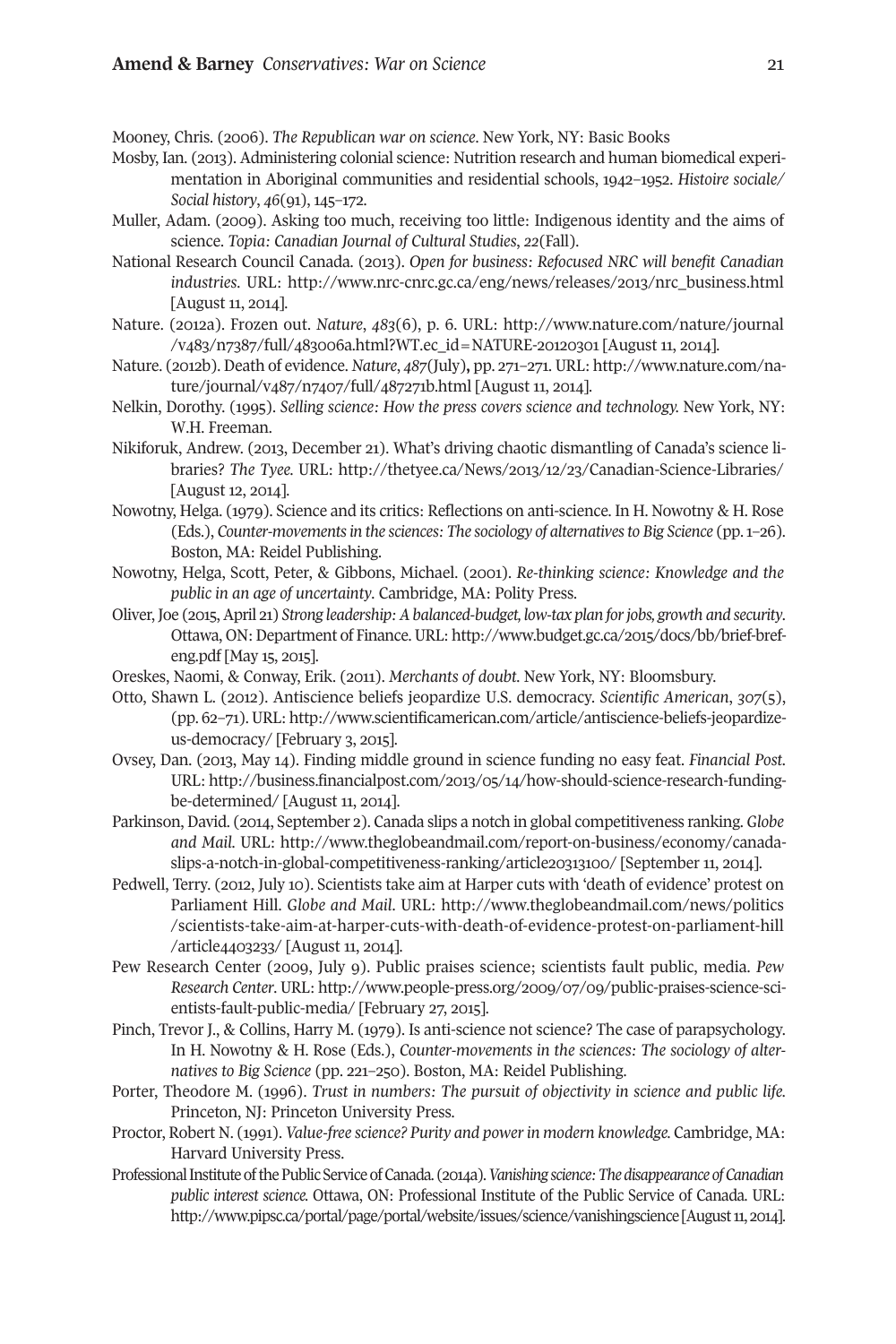- Professional Institute of the Public Service of Canada (2014b). *The big chill: Silencing public interest science*. Ottawa, ON: Professional Institute of the Public Service of Canada. Url: <http://www.pipsc.ca/portal/page/portal/website/issues/science/bigchill> [August 11, 2014].
- Public Science. (n.d.). *Science that protects you.* Url: [http://www.pipsc.ca/portal/page/portal](http://www.pipsc.ca/portal/page/portal/science) [/science](http://www.pipsc.ca/portal/page/portal/science) [September 18, 2015].
- Ross, Andrew. (Ed). (1996). *Science wars*. Durham, NC: Duke University Press.
- Savage, Candace. (2012). *A geography of blood: Unearthing memory from a prairie landscape*. Toronto, ON: Greystone.
- Science, Technology and Innovation Council (2012). *Canada's science, technology and innovation system: Aspiring to global leadership*. Ottawa, ON: Science, Technology and Innovation Council. Url: <http://www.stic-csti.ca/eic/site/stic-csti.nsf/eng/00076.html> [August 11, 2014].
- Scoffield, Heather. (2011, September 20). Ex-chief statistician picks apart cancellation of long census. *Toronto Star*. Url: [http://www.thestar.com/news/canada/2011/09/20/exchief\\_statistician](http://www.thestar.com/news/canada/2011/09/20/exchief_statistician_picks_apart_cancellation_of_long_census.html) [\\_picks\\_apart\\_cancellation\\_of\\_long\\_census.html](http://www.thestar.com/news/canada/2011/09/20/exchief_statistician_picks_apart_cancellation_of_long_census.html) [August 12, 2014].
- Segerstrale, Ullica. (Ed). (2000). *Beyond the science wars: The missing discourse about science and society.* Stony Brook, NY: SUNY Press.
- Semeniuk, Ivan. (2014, January 21). How Canada's Arctic lab keeps a watchful eye on climate change. *Globe and Mail*. Url: [http://www.theglobeandmail.com/news/national/the-north/how](http://www.theglobeandmail.com/news/national/the-north/how-canadas-arctic-lab-keeps-a-watchful-eye-on-climate-change/article16423612/?page=all)[canadas-arctic-lab-keeps-a-watchful-eye-on-climate-change/article16423612/?page=all](http://www.theglobeandmail.com/news/national/the-north/how-canadas-arctic-lab-keeps-a-watchful-eye-on-climate-change/article16423612/?page=all) [August 12, 2014].
- Seth, Suman. (2009). Putting knowledge in its place: Science, colonialism, and the postcolonial. *Postcolonial Studies, 12*(4), 373–388.
- Shapin, Steven, & Shaeffer, Simon. (1985). *Leviathan and the air pump: Hobbes, Boyle and the experimental life.* Princeton, NJ: Princeton University Press.
- Shendruck, Amanda. (2013, October 4). Are scientists being muzzled? A look at the record. *Macleans*. Url: [http://www.macleans.ca/authors/amanda-shendruk/are-scientists-being-muzzled](http://www.macleans.ca/authors/amanda-shendruk/are-scientists-being-muzzled-a-look-at-the-record/)[a-look-at-the-record/](http://www.macleans.ca/authors/amanda-shendruk/are-scientists-being-muzzled-a-look-at-the-record/) [August 13, 2014].
- Sokal, Alan, & Bricmont, Jean. (1998). *Fashionable nonsense: Postmodern intellectuals' abuse ofscience.* New York, NY: Picador.
- Specter, Michael. (2006, March 13). Political science: The Bush Administration's war on the laboratory. *The New Yorker.* Url: [http://www.michaelspecter.com/2006/03/a-reporter-at-large](http://www.michaelspecter.com/2006/03/a-reporter-at-large-political-science/)[political-science/](http://www.michaelspecter.com/2006/03/a-reporter-at-large-political-science/) [August 11, 2014].
- StatisticsCanada. (2015a).*Table 358-0142. Federal expenditures onscience and technology and its components in current dollars and 2007 constant dollars, annual.*Url:[http://www5.statcan.gc.ca/cansim/a26](http://www5.statcan.gc.ca/cansim/a26?lang=eng&retrLang=eng&id=3580142&&pattern=&stByVal=1&p1=1&p2=31&tabMode=dataTable&csid=) [?lang=eng&retrlang=eng&id=3580142&&pattern=&stByVal=1&p1=1&p2=31&tabMode=dat](http://www5.statcan.gc.ca/cansim/a26?lang=eng&retrLang=eng&id=3580142&&pattern=&stByVal=1&p1=1&p2=31&tabMode=dataTable&csid=) [aTable&csid=](http://www5.statcan.gc.ca/cansim/a26?lang=eng&retrLang=eng&id=3580142&&pattern=&stByVal=1&p1=1&p2=31&tabMode=dataTable&csid=) [September 18, 2015].
- Statistics Canada. (2015b). Federal government spending on science and technology, 2015/2016 (intentions). *The Daily.* Url: <http://www.statcan.gc.ca/daily-quotidien/150528/dq150528d-eng.htm> [September 18, 2015].
- Statistics Canada. (2015c). *Table 358-0147. Federal personnel engaged in science and technology and its components, by type of science and personnel category, annual (number).* Url: [http://www5.statcan](http://www5.statcan.gc.ca/cansim/a26?lang=eng&retrLang=eng&id=3580147&&pattern=&stByVal=1&p1=1&p2=31&tabMode=dataTable&csid=) [.gc.ca/cansim/a26?lang=eng&retrlang=eng&id=3580147&&pattern=&stByVal=1&p1=1&p2=](http://www5.statcan.gc.ca/cansim/a26?lang=eng&retrLang=eng&id=3580147&&pattern=&stByVal=1&p1=1&p2=31&tabMode=dataTable&csid=) [31&tabMode=dataTable&csid=](http://www5.statcan.gc.ca/cansim/a26?lang=eng&retrLang=eng&id=3580147&&pattern=&stByVal=1&p1=1&p2=31&tabMode=dataTable&csid=) [September18, 2015].
- Stengers,Isabelle. (2000).*The invention of modern science.*Minnesota,MN:University ofMinnesotaPress.
- Stewart, Kennedy. (2014). Debates of May 30th, 2014. Ottawa, ON: House of Commons, Parliament of Canada. Url: <https://openparliament.ca/debates/2014/5/30/kennedy-stewart-1/> [May 15, 2015].
- Stilgoe, Jack. (2012, February 21). Anti-anti-science. *Responsible Innovation*. Url: [https://jackstilgoe](https://jackstilgoe.wordpress.com/2012/02/21/anti-anti-science/) [.wordpress.com/2012/02/21/anti-anti-science/](https://jackstilgoe.wordpress.com/2012/02/21/anti-anti-science/) [May 13, 2015].
- Suzuki, david. (2013, April 10). Muzzling scientists is an assault on democracy. *Huffington Post Canada*. Url: [http://www.huffingtonpost.ca/david-suzuki/muzzling-science\\_b\\_3047571](http://www.huffingtonpost.ca/david-suzuki/muzzling-science_b_3047571.html) [.html](http://www.huffingtonpost.ca/david-suzuki/muzzling-science_b_3047571.html) [August 11, 2014].